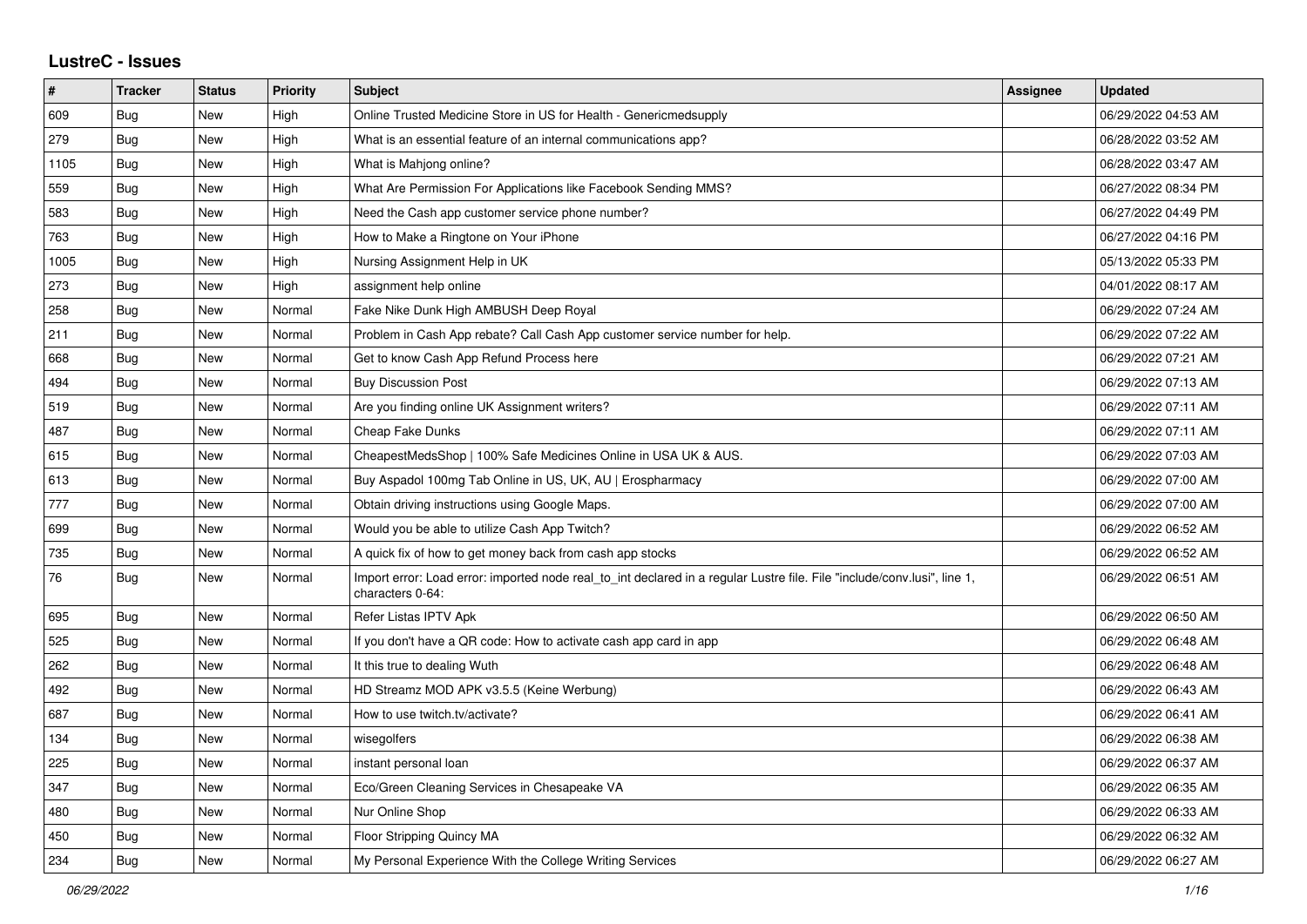| $\sharp$ | <b>Tracker</b> | <b>Status</b> | Priority | <b>Subject</b>                                                          | <b>Assignee</b> | <b>Updated</b>      |
|----------|----------------|---------------|----------|-------------------------------------------------------------------------|-----------------|---------------------|
| 506      | <b>Bug</b>     | New           | Normal   | www.trendmicro.com/activate                                             |                 | 06/29/2022 06:27 AM |
| 228      | <b>Bug</b>     | New           | Normal   | Why Does Cash App Transaction Failed? - Here Is the Answer              |                 | 06/29/2022 06:20 AM |
| 190      | Bug            | New           | Normal   | All About Cash App Transfer Fail Problems                               |                 | 06/29/2022 06:07 AM |
| 457      | Bug            | New           | Normal   | Carpet Cleaning Medford MA                                              |                 | 06/29/2022 06:00 AM |
| 222      | Bug            | New           | Normal   | Social Profile links                                                    |                 | 06/29/2022 05:59 AM |
| 184      | <b>Bug</b>     | New           | Normal   | <b>Affordable Business Writing Services</b>                             |                 | 06/29/2022 05:53 AM |
| 704      | Bug            | New           | Normal   | Reach support team of Chime Customer Service for instant help           |                 | 06/29/2022 05:49 AM |
| 400      | <b>Bug</b>     | New           | Normal   | Office Moving Services in Potomac MD                                    |                 | 06/29/2022 05:42 AM |
| 465      | Bug            | New           | Normal   | Carpet Cleaning Westchester MA                                          |                 | 06/29/2022 05:35 AM |
| 524      | Bug            | New           | Normal   | How Does Google Account Recovery Work If Your Account Is Hacked?        |                 | 06/29/2022 05:32 AM |
| 178      | <b>Bug</b>     | New           | Normal   | transparent lace wigs                                                   |                 | 06/29/2022 05:31 AM |
| 503      | Bug            | New           | Normal   | Youtube Premium Apk free download for Android                           |                 | 06/29/2022 05:30 AM |
| 380      | Bug            | New           | Normal   | Moving Services in McLean VA                                            |                 | 06/29/2022 05:26 AM |
| 336      | Bug            | New           | Normal   | Tile & Grout Cleaning Services in Norfolk VA                            |                 | 06/29/2022 05:23 AM |
| 514      | <b>Bug</b>     | New           | Normal   | Trans-Caribbean                                                         |                 | 06/29/2022 05:21 AM |
| 922      | Bug            | New           | Normal   | Why Is The Need For Assignment Writing Services?                        |                 | 06/29/2022 05:16 AM |
| 515      | Bug            | New           | Normal   | Fragment Nike Dunk High Tokyo Fake                                      |                 | 06/29/2022 05:13 AM |
| 564      | Bug            | New           | Normal   | How To Install RepelisPlus On Your Android Phone?                       |                 | 06/29/2022 05:11 AM |
| 796      | Bug            | New           | Normal   | How Does Cash App ++ actually work and What is the process of it        |                 | 06/29/2022 05:10 AM |
| 246      | Bug            | New           | Normal   | The Beast App                                                           |                 | 06/29/2022 05:07 AM |
| 532      | <b>Bug</b>     | New           | Normal   | My Assignment Help                                                      |                 | 06/29/2022 05:01 AM |
| 1117     | Bug            | New           | Normal   | Equal Words - Word search game for PC and Windows Phone                 |                 | 06/29/2022 04:58 AM |
| 505      | Bug            | New           | Normal   | www.trendmicro.com/activate                                             |                 | 06/29/2022 04:50 AM |
| 770      | <b>Bug</b>     | New           | Normal   | Canon IJ Network Tool                                                   |                 | 06/29/2022 04:48 AM |
| 696      | Bug            | New           | Normal   | How to Install the TuMangaOnline App                                    |                 | 06/29/2022 04:33 AM |
| 197      | Bug            | New           | Normal   | SBL JABORANDI PLUS HAIR OIL - COMPLETE SCALP CARE (100ML)               |                 | 06/29/2022 04:29 AM |
| 245      | <b>Bug</b>     | New           | Normal   | Write My Essay For Me Cheap                                             |                 | 06/29/2022 04:10 AM |
| 526      | I Bug          | New           | Normal   | Soundcloud to mp3 converter - Download Soundcloud songs                 |                 | 06/29/2022 04:01 AM |
| 497      | <b>Bug</b>     | New           | Normal   | Fake Nike Dunk Low Off-White Lot 50                                     |                 | 06/29/2022 03:48 AM |
| 292      | Bug            | New           | Normal   | Venmo to Cash App Transfer Of Money- Explore Here                       |                 | 06/29/2022 03:47 AM |
| 804      | <b>Bug</b>     | New           | Normal   | Review                                                                  |                 | 06/29/2022 03:32 AM |
| 724      | Bug            | New           | Normal   | Dial Chime Customer support number for a quick response                 |                 | 06/29/2022 03:31 AM |
| 709      | <b>Bug</b>     | New           | Normal   | How To Load Cash App Card At Walmart Without Having To Face Any Hassle? |                 | 06/29/2022 03:26 AM |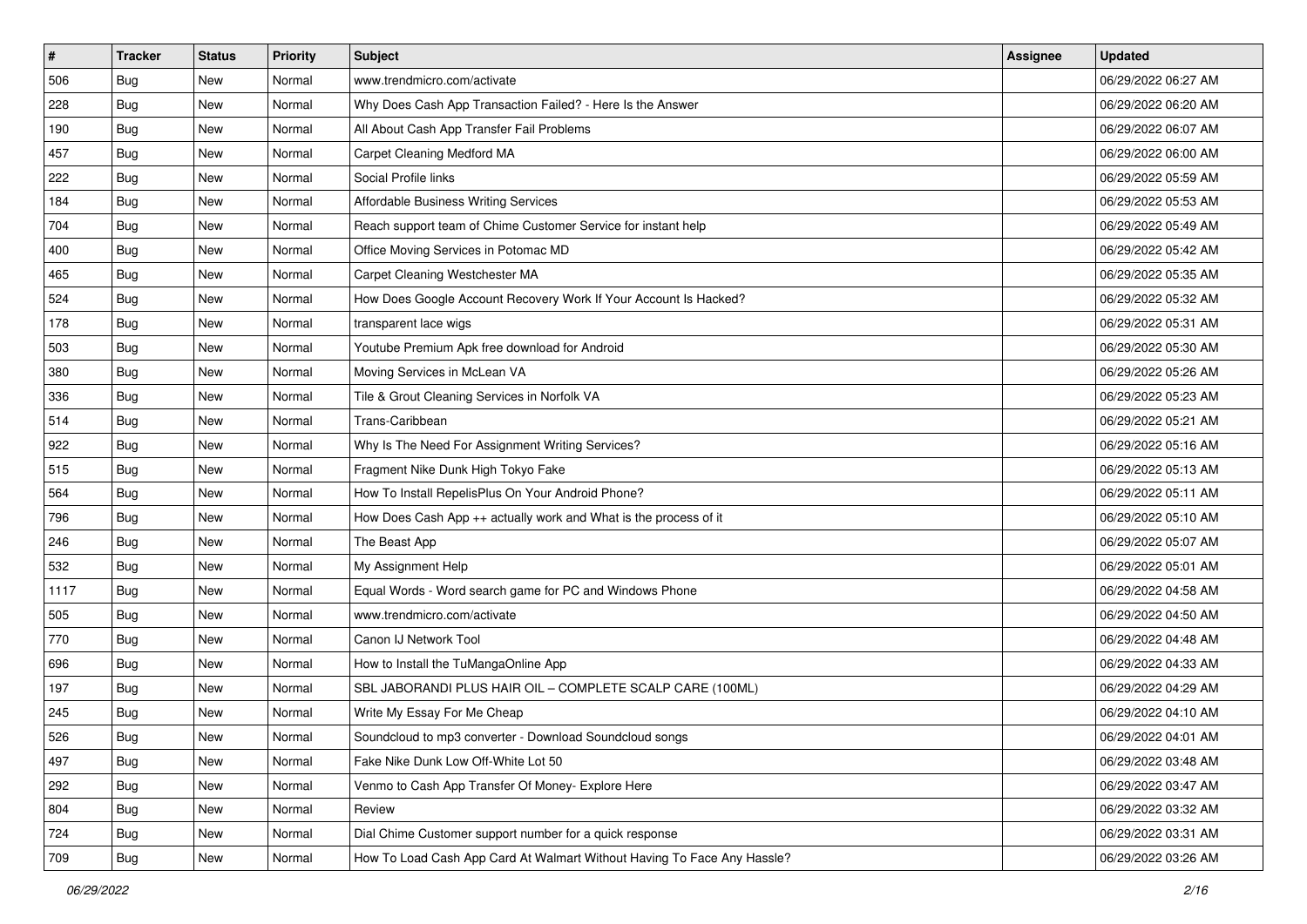| #   | <b>Tracker</b> | <b>Status</b> | <b>Priority</b> | <b>Subject</b>                                                                         | <b>Assignee</b> | <b>Updated</b>      |
|-----|----------------|---------------|-----------------|----------------------------------------------------------------------------------------|-----------------|---------------------|
| 244 | Bug            | New           | Normal          | Quels sont les avantages des stations de radio en ligne.                               |                 | 06/29/2022 03:23 AM |
| 133 | Bug            | New           | Normal          | craftlabs                                                                              |                 | 06/29/2022 03:10 AM |
| 331 | <b>Bug</b>     | New           | Normal          | Water Extraction Services in Norfolk VA                                                |                 | 06/29/2022 03:03 AM |
| 490 | Bug            | New           | Normal          | Unlock cash app account by getting quick solutions from the technical executives       |                 | 06/29/2022 02:56 AM |
| 639 | Bug            | New           | Normal          | thong tin chinh xac                                                                    |                 | 06/29/2022 02:44 AM |
| 798 | Bug            | New           | Normal          | Who Is an ETL Engineer                                                                 |                 | 06/29/2022 02:44 AM |
| 634 | <b>Bug</b>     | New           | Normal          | Buy Vidalista Tablets (Tadalafil) at [\$25 OFF + Free Shipping] Vidalistatablets       |                 | 06/29/2022 02:25 AM |
| 614 | Bug            | New           | Normal          | Como baixar o MOD APK no celular                                                       |                 | 06/29/2022 02:22 AM |
| 289 | Bug            | New           | Normal          | Recover Yahoo Mail Forgotten Password - Explore Kanata Chinese                         |                 | 06/29/2022 02:16 AM |
| 181 | Bug            | New           | Normal          | <b>Healthcare Custom Writing Services</b>                                              |                 | 06/29/2022 02:06 AM |
| 146 | Bug            | New           | Normal          | bayabais                                                                               |                 | 06/29/2022 02:00 AM |
| 119 | Bug            | New           | Normal          | klhjigyu                                                                               |                 | 06/29/2022 01:57 AM |
| 504 | Bug            | New           | Normal          | A beginner should always look for online Java assignment help!                         |                 | 06/29/2022 01:50 AM |
| 528 | <b>Bug</b>     | New           | Normal          | Korean Mag                                                                             |                 | 06/29/2022 01:13 AM |
| 209 | Bug            | New           | Normal          | Neglect to access old Cash App account considering message notice issue? Contact help. |                 | 06/29/2022 01:01 AM |
| 556 | Bug            | New           | Normal          | Play Game Mod Apk With Your Friends                                                    |                 | 06/29/2022 01:00 AM |
| 584 | Bug            | New           | Normal          | Want the cash app customer service number to check balance?                            |                 | 06/29/2022 01:00 AM |
| 529 | <b>Bug</b>     | New           | Normal          | Thop TV APK - Free Download for Android                                                |                 | 06/29/2022 12:59 AM |
| 248 | Bug            | New           | Normal          | Mobile ringtones and attractiveness ringtones                                          |                 | 06/29/2022 12:45 AM |
| 591 | <b>Bug</b>     | New           | Normal          | How To Find Facebook Modifications For Your Spotify Premium Apk?                       |                 | 06/29/2022 12:40 AM |
| 667 | Bug            | New           | Normal          | What Is a Ringtone?                                                                    |                 | 06/29/2022 12:34 AM |
| 482 | Bug            | New           | Normal          | <b>Text Window</b>                                                                     |                 | 06/29/2022 12:31 AM |
| 703 | Bug            | <b>New</b>    | Normal          | For real-time help, dial Facebook customer service number                              |                 | 06/29/2022 12:30 AM |
| 250 | Bug            | New           | Normal          | Reviews of phone ringtones                                                             |                 | 06/29/2022 12:29 AM |
| 619 | Bug            | New           | Normal          | Online Trusted Medicine Store in US for Health - Genericmedsupply                      |                 | 06/29/2022 12:26 AM |
| 635 | <b>Bug</b>     | New           | Normal          | Buy Steroids Online with OurMedicnes.com   Best Quality Steroids                       |                 | 06/29/2022 12:17 AM |
| 267 | <b>Bug</b>     | New           | Normal          | How To Use Internet Radio Services To Listen To Your Favorite Songs                    |                 | 06/29/2022 12:15 AM |
| 218 | I Bug          | New           | Normal          | Popular Educational trends                                                             |                 | 06/29/2022 12:09 AM |
| 550 | Bug            | New           | Normal          | Nederland FM - beste manieren om naar internationale radio op internet te luisteren    |                 | 06/29/2022 12:06 AM |
| 282 | Bug            | New           | Normal          | Activate Cash App Card: Learn Simple Steps & Fix Errors                                |                 | 06/28/2022 11:54 PM |
| 488 | Bug            | New           | Normal          | Quick solution to solve cash app dispute by the technical team                         |                 | 06/28/2022 11:53 PM |
| 219 | <b>Bug</b>     | New           | Normal          | Free Ringtones for Cell Phones.                                                        |                 | 06/28/2022 11:49 PM |
| 265 | <b>Bug</b>     | New           | Normal          | 3 Faq's On Downloading To Your Apple Ipod                                              |                 | 06/28/2022 11:07 PM |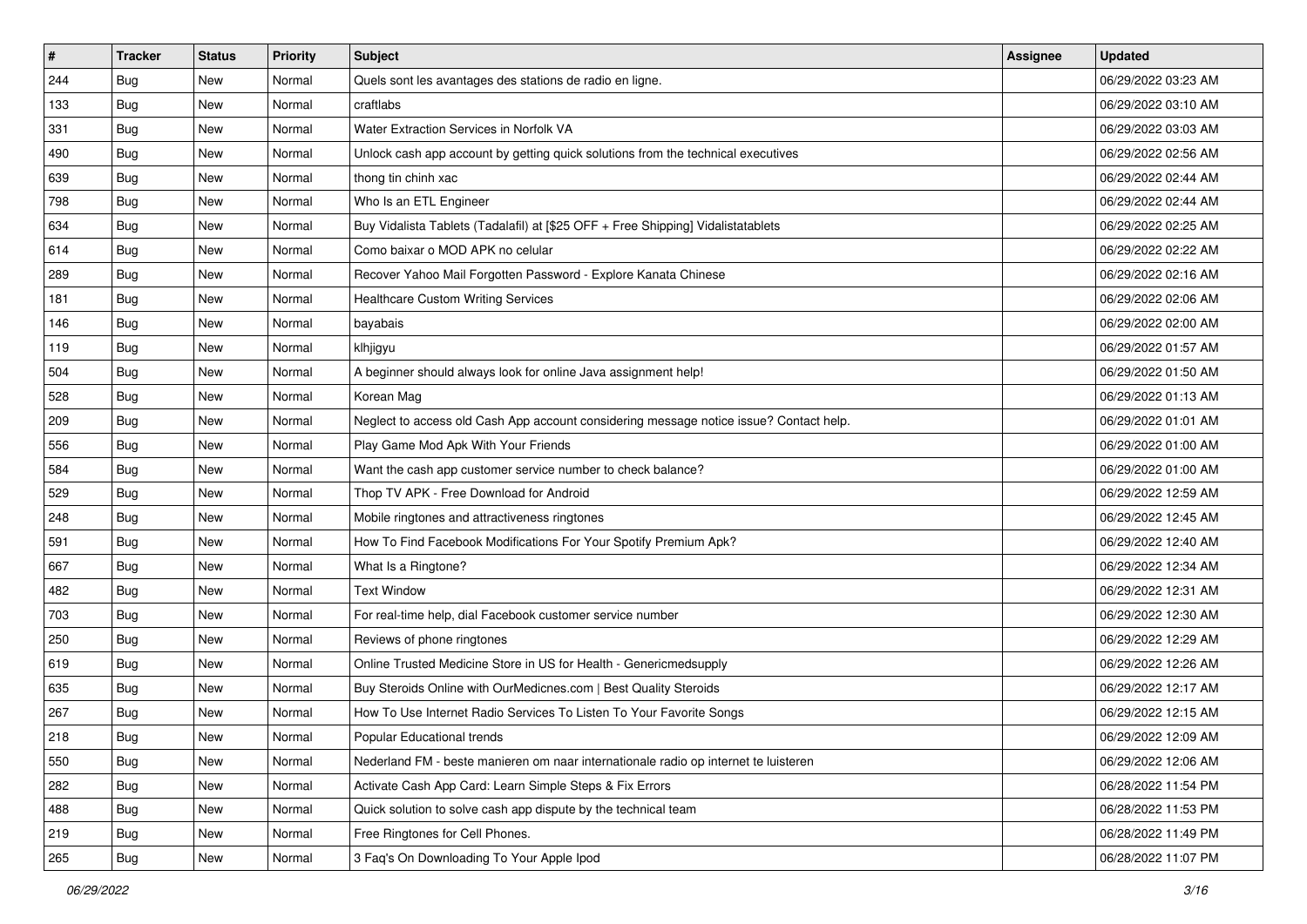| $\vert$ # | <b>Tracker</b> | <b>Status</b> | Priority | <b>Subject</b>                                                                                                                                                                                                                                                        | <b>Assignee</b> | <b>Updated</b>      |
|-----------|----------------|---------------|----------|-----------------------------------------------------------------------------------------------------------------------------------------------------------------------------------------------------------------------------------------------------------------------|-----------------|---------------------|
| 507       | <b>Bug</b>     | New           | Normal   | central.bitdefender.com                                                                                                                                                                                                                                               |                 | 06/28/2022 11:02 PM |
| 541       | Bug            | New           | Normal   | How to fix the cash app payment failed errors?                                                                                                                                                                                                                        |                 | 06/28/2022 10:56 PM |
| 588       | Bug            | New           | Normal   | YouTube Vanced Apk Manager App - Como instalá-lo                                                                                                                                                                                                                      |                 | 06/28/2022 10:56 PM |
| 789       | Bug            | New           | Normal   | Full version                                                                                                                                                                                                                                                          |                 | 06/28/2022 10:51 PM |
| 157       | Bug            | New           | Normal   | Forget cash app pin                                                                                                                                                                                                                                                   |                 | 06/28/2022 10:50 PM |
| 689       | Bug            | New           | Normal   | How to use twitch.tv/activate?                                                                                                                                                                                                                                        |                 | 06/28/2022 10:48 PM |
| 715       | Bug            | New           | Normal   | Puppy Playtime Descargar gratis                                                                                                                                                                                                                                       |                 | 06/28/2022 10:46 PM |
| 808       | Bug            | New           | Normal   | Sinnvolle Guten-Morgen-Grüße                                                                                                                                                                                                                                          |                 | 06/28/2022 10:45 PM |
| 495       | Bug            | New           | Normal   | Twitch Clip Downloader Download Twitch Clips Online 2021                                                                                                                                                                                                              |                 | 06/28/2022 10:24 PM |
| 333       | Bug            | New           | Normal   | Mold Removal Services in Norfolk VA                                                                                                                                                                                                                                   |                 | 06/28/2022 10:06 PM |
| 261       | <b>Bug</b>     | New           | Normal   | Ringtone Downloads - Easy Ways Come Up With Your Own Ringtones                                                                                                                                                                                                        |                 | 06/28/2022 10:06 PM |
| 278       | Bug            | New           | Normal   | Cash App Help & Solutions - Here You Will Get Better Assistance                                                                                                                                                                                                       |                 | 06/28/2022 09:45 PM |
| 886       | Bug            | New           | Normal   | Is the Fox News Channel on Roku free?                                                                                                                                                                                                                                 |                 | 06/28/2022 09:36 PM |
| 520       | Bug            | New           | Normal   | What Is The Major Role Of Cash.app/Help and Support Page?                                                                                                                                                                                                             |                 | 06/28/2022 09:23 PM |
| 143       | Bug            | New           | Normal   | Bob lace front wigs                                                                                                                                                                                                                                                   |                 | 06/28/2022 09:13 PM |
| 656       | Bug            | New           | Normal   | Kiwi Nutrition Facts And Health Benefits                                                                                                                                                                                                                              |                 | 06/28/2022 08:54 PM |
| 518       | Bug            | New           | Normal   | How To Check The Balance Of Cash App Account By Taking Cash App Support?                                                                                                                                                                                              |                 | 06/28/2022 08:51 PM |
| 139       | Bug            | New           | Normal   | relseo                                                                                                                                                                                                                                                                |                 | 06/28/2022 08:48 PM |
| 239       | Bug            | New           | Normal   | Algunas características más de Choices MOD APK                                                                                                                                                                                                                        |                 | 06/28/2022 08:47 PM |
| 672       | Bug            | New           | Normal   | The easiest way to delete ringtones on iPhone                                                                                                                                                                                                                         |                 | 06/28/2022 08:44 PM |
| 138       | <b>Bug</b>     | New           | Normal   | own-sweethome                                                                                                                                                                                                                                                         |                 | 06/28/2022 08:42 PM |
| 593       | Bug            | New           | Normal   | Eiffel Spark Ultimate C2 SN series is a fully synthetic range of advanced performance engine oils blended in high<br>performance fully synthetic (PAO - polyalphaolefin) basestocks fortified with advanced technology additive system,<br>specifically formulated to |                 | 06/28/2022 08:34 PM |
| 711       | Bug            | New           | Normal   | Human Fall Flat Apk Download                                                                                                                                                                                                                                          |                 | 06/28/2022 08:27 PM |
| 474       | Bug            | <b>New</b>    | Normal   | Floor Waxing Arlington MA                                                                                                                                                                                                                                             |                 | 06/28/2022 08:10 PM |
| 183       | <b>Bug</b>     | New           | Normal   | Nursing Assignment Help Online                                                                                                                                                                                                                                        |                 | 06/28/2022 07:07 PM |
| 888       | <b>Bug</b>     | New           | Normal   | Is the Fox News Channel on Roku free?                                                                                                                                                                                                                                 |                 | 06/28/2022 06:58 PM |
| 123       | Bug            | New           | Normal   | https://www.reddit.com/r/NRLgrandfinal2020/                                                                                                                                                                                                                           |                 | 06/28/2022 06:50 PM |
| 372       | Bug            | New           | Normal   | Auto Transport Services in Arlington County VA                                                                                                                                                                                                                        |                 | 06/28/2022 06:49 PM |
| 477       | Bug            | New           | Normal   | What Does Online Coupon Mean?                                                                                                                                                                                                                                         |                 | 06/28/2022 06:40 PM |
| 733       | <b>Bug</b>     | New           | Normal   | How does one go about getting a book deal?                                                                                                                                                                                                                            |                 | 06/28/2022 06:35 PM |
| 533       | <b>Bug</b>     | New           | Normal   | How to complete the homework assignments in economics in the easiest way?                                                                                                                                                                                             |                 | 06/28/2022 06:26 PM |
| 149       | Bug            | New           | Normal   | dftgy                                                                                                                                                                                                                                                                 |                 | 06/28/2022 06:18 PM |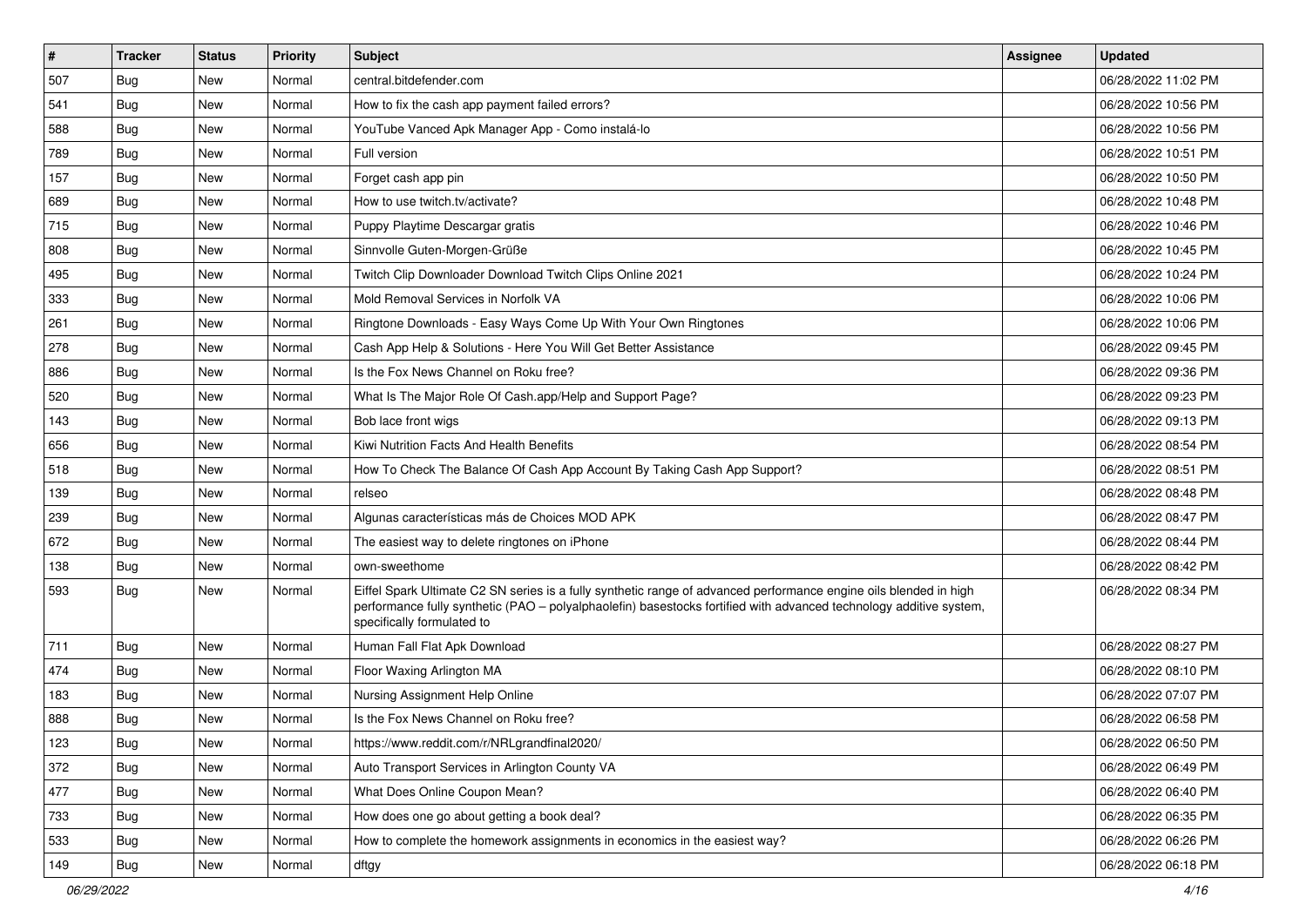| $\sharp$ | <b>Tracker</b> | <b>Status</b> | Priority | <b>Subject</b>                                                                         | <b>Assignee</b> | <b>Updated</b>      |
|----------|----------------|---------------|----------|----------------------------------------------------------------------------------------|-----------------|---------------------|
| 473      | <b>Bug</b>     | New           | Normal   | Floor Stripping Arlington MA                                                           |                 | 06/28/2022 06:09 PM |
| 651      | Bug            | New           | Normal   | Salmon Health Benefits                                                                 |                 | 06/28/2022 05:49 PM |
| 684      | Bug            | New           | Normal   | Difference between paper map and online map                                            |                 | 06/28/2022 05:41 PM |
| 169      | <b>Bug</b>     | New           | Normal   | CV Maker - UAE CV Writing Agency                                                       |                 | 06/28/2022 05:38 PM |
| 136      | <b>Bug</b>     | New           | Normal   | snappow                                                                                |                 | 06/28/2022 05:34 PM |
| 599      | <b>Bug</b>     | New           | Normal   | Do you know how to delete cash app account from your computer?                         |                 | 06/28/2022 05:16 PM |
| 75       | Bug            | New           | Normal   | exception File "checks/algebraicLoop.ml", line 368, characters 16-22: Assertion failed |                 | 06/28/2022 05:14 PM |
| 549      | <b>Bug</b>     | New           | Normal   | Radio Luisteren                                                                        |                 | 06/28/2022 05:11 PM |
| 508      | Bug            | New           | Normal   | hire a professional dissertation help                                                  |                 | 06/28/2022 04:58 PM |
| 643      | <b>Bug</b>     | New           | Normal   | Oreo TV Apk Download                                                                   |                 | 06/28/2022 04:57 PM |
| 164      | Bug            | New           | Normal   | dfgbd                                                                                  |                 | 06/28/2022 04:56 PM |
| 159      | Bug            | New           | Normal   | xfguih njgkh                                                                           |                 | 06/28/2022 04:45 PM |
| 726      | Bug            | New           | Normal   | <b>Mobile Application Development Services</b>                                         |                 | 06/28/2022 04:44 PM |
| 697      | <b>Bug</b>     | New           | Normal   | How to Descargar Pura TV For Android                                                   |                 | 06/28/2022 04:43 PM |
| 489      | <b>Bug</b>     | New           | Normal   | Get cash app refund instantly if sent to the wrong person                              |                 | 06/28/2022 04:37 PM |
| 664      | Bug            | New           | Normal   | Tea TV Apk Download - The Best Way to Watch Movies Offline                             |                 | 06/28/2022 04:09 PM |
| 1115     | <b>Bug</b>     | New           | Normal   | How to access your saved favorite Tiktok                                               |                 | 06/28/2022 03:59 PM |
| 496      | Bug            | New           | Normal   | What is Live NetTV?                                                                    |                 | 06/28/2022 03:58 PM |
| 769      | <b>Bug</b>     | New           | Normal   | check my cash app                                                                      |                 | 06/28/2022 03:29 PM |
| 816      | Bug            | New           | Normal   | Play Scribble io fun with everyone                                                     |                 | 06/28/2022 03:20 PM |
| 312      | <b>Bug</b>     | New           | Normal   | Stain Protection Services in Virginia Beach VA                                         |                 | 06/28/2022 02:57 PM |
| 980      | Bug            | New           | Normal   | Free Gas Cards for the Unemployed                                                      |                 | 06/28/2022 02:54 PM |
| 645      | Bug            | New           | Normal   | thong tin chinh xac nhat hom nay                                                       |                 | 06/28/2022 02:48 PM |
| 553      | <b>Bug</b>     | New           | Normal   | Cinema HD APK - Free Movie Enjoyment App on Android                                    |                 | 06/28/2022 02:34 PM |
| 1077     | Bug            | New           | Normal   | Les excellentes façons d'utiliser ces images                                           |                 | 06/28/2022 02:33 PM |
| 194      | Bug            | New           | Normal   | lace closure wigs                                                                      |                 | 06/28/2022 02:29 PM |
| 776      | Bug            | New           | Normal   | Wibargain                                                                              |                 | 06/28/2022 01:57 PM |
| 576      | <b>Bug</b>     | New           | Normal   | So laden Sie ein Instagram-Bild herunter                                               |                 | 06/28/2022 01:51 PM |
| 969      | <b>Bug</b>     | New           | Normal   | Watch NCAA Football Live Match Free                                                    |                 | 06/28/2022 01:31 PM |
| 280      | <b>Bug</b>     | New           | Normal   | Pacific Web Design                                                                     |                 | 06/28/2022 01:25 PM |
| 315      | Bug            | New           | Normal   | Dissertation help UK                                                                   |                 | 06/28/2022 01:20 PM |
| 729      | <b>Bug</b>     | New           | Normal   | Canon IJ Network Tool                                                                  |                 | 06/28/2022 01:10 PM |
| 460      | <b>Bug</b>     | New           | Normal   | Floor Cleaning Medford MA                                                              |                 | 06/28/2022 01:07 PM |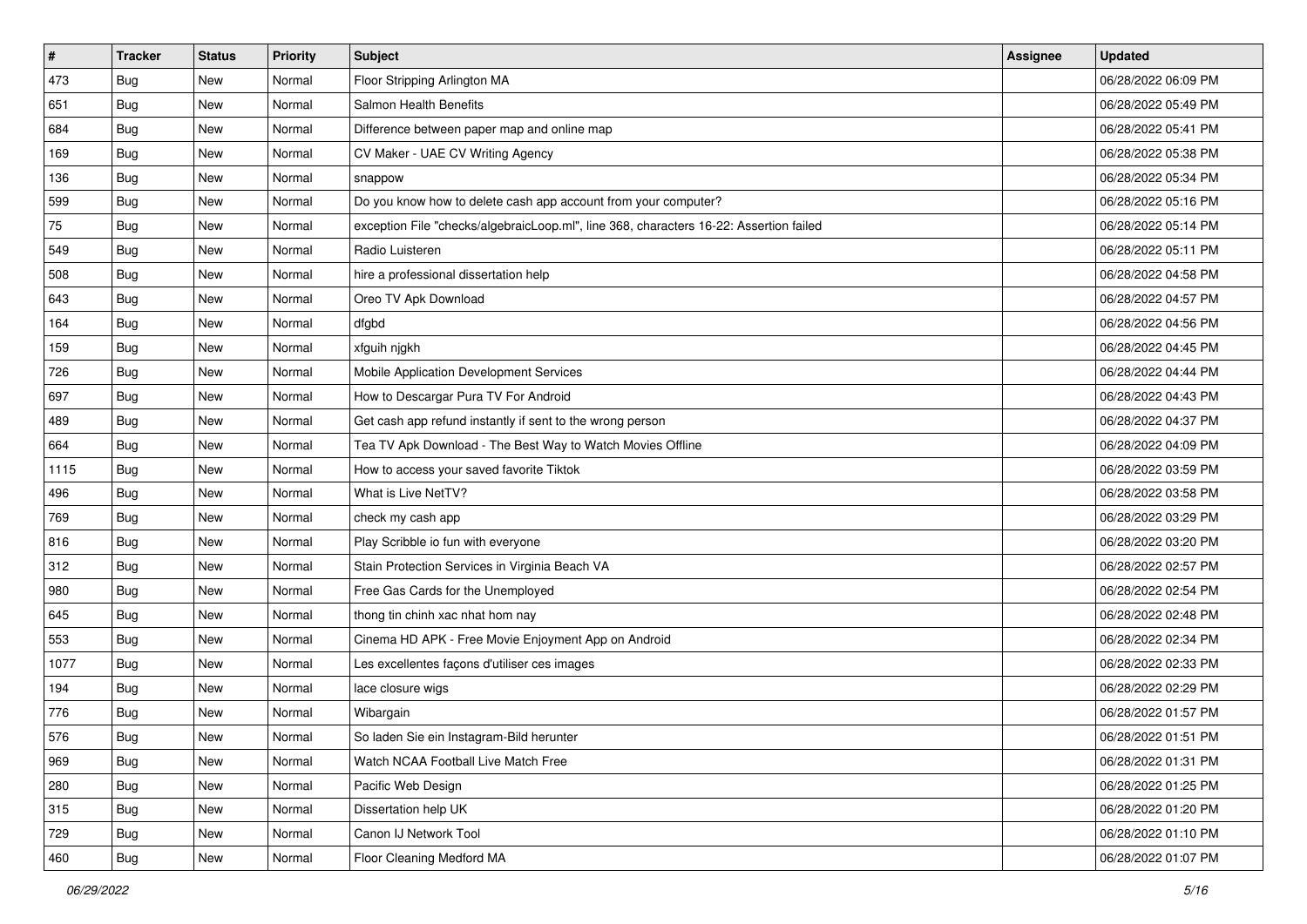| $\vert$ # | <b>Tracker</b> | <b>Status</b> | Priority | Subject                                                                                                      | <b>Assignee</b> | <b>Updated</b>      |
|-----------|----------------|---------------|----------|--------------------------------------------------------------------------------------------------------------|-----------------|---------------------|
| 201       | <b>Bug</b>     | New           | Normal   | closure wig                                                                                                  |                 | 06/28/2022 12:58 PM |
| 574       | Bug            | New           | Normal   | How to fix the Epson printer offline issue due to a wired connection?                                        |                 | 06/28/2022 12:52 PM |
| 784       | Bug            | New           | Normal   | How To Add Money On Cash App Card And Check The Funds?                                                       |                 | 06/28/2022 12:36 PM |
| 670       | Bug            | New           | Normal   | JTWhatsApp Apk - The New and Improved WhatsApp                                                               |                 | 06/28/2022 12:32 PM |
| 773       | Bug            | New           | Normal   | Spades - Play online free                                                                                    |                 | 06/28/2022 12:26 PM |
| 471       | <b>Bug</b>     | New           | Normal   | Residential Floor Cleaning Westchester MA                                                                    |                 | 06/28/2022 12:23 PM |
| 828       | Bug            | New           | Normal   | Nursery management                                                                                           |                 | 06/28/2022 12:10 PM |
| 743       | <b>Bug</b>     | New           | Normal   | They promote 'pixel art' contests and a 'game jam' related to the work and figure of Carlos Casares          |                 | 06/28/2022 12:04 PM |
| 690       | Bug            | New           | Normal   | campervan hire                                                                                               |                 | 06/28/2022 11:55 AM |
| 781       | <b>Bug</b>     | New           | Normal   | Free Whatsapp Group to Join                                                                                  |                 | 06/28/2022 11:48 AM |
| 464       | Bug            | New           | Normal   | Upholstery Cleaning Westchester MA                                                                           |                 | 06/28/2022 11:39 AM |
| 785       | Bug            | New           | Normal   | How To Get Money Off Cash App Without Card Or With A Card?                                                   |                 | 06/28/2022 11:35 AM |
| 1116      | Bug            | New           | Normal   | ipTV smarts pro                                                                                              |                 | 06/28/2022 11:34 AM |
| 321       | Bug            | New           | Normal   | Tile & Grout Cleaning Services in Virginia Beach VA                                                          |                 | 06/28/2022 11:31 AM |
| 627       | <b>Bug</b>     | New           | Normal   | <b>HELO</b>                                                                                                  |                 | 06/28/2022 11:28 AM |
| 981       | Bug            | New           | Normal   | VidMate Mod APK                                                                                              |                 | 06/28/2022 11:24 AM |
| 1114      | <b>Bug</b>     | New           | Normal   | To control the car, all you must do is click to go left or right and release the button to go straight.      |                 | 06/28/2022 11:16 AM |
| 129       | Bug            | New           | Normal   | xcvgbgh                                                                                                      |                 | 06/28/2022 11:10 AM |
| 820       | <b>Bug</b>     | New           | Normal   | Metal Slug Apk para Android                                                                                  |                 | 06/28/2022 11:01 AM |
| 182       | Bug            | New           | Normal   | <b>Healthcare Custom Writing Services</b>                                                                    |                 | 06/28/2022 10:53 AM |
| 1129      | <b>Bug</b>     | New           | Normal   | how to enable direct deposit on cash app?                                                                    |                 | 06/28/2022 10:44 AM |
| 469       | Bug            | New           | Normal   | Germs Removal Westchester MA                                                                                 |                 | 06/28/2022 10:40 AM |
| 1018      | Bug            | New           | Normal   | So erhalten Sie ein kostenloses Hörbuch                                                                      |                 | 06/28/2022 10:39 AM |
| 678       | <b>Bug</b>     | New           | Normal   | How to be a winner in buidnow gg                                                                             |                 | 06/28/2022 10:22 AM |
| 666       | Bug            | New           | Normal   | 470+ pages à colorier de Noël                                                                                |                 | 06/28/2022 10:02 AM |
| 809       | Bug            | New           | Normal   | Smash Karts - immerse yourself in the exciting race                                                          |                 | 06/28/2022 09:57 AM |
| 632       | <b>Bug</b>     | New           | Normal   | CheapestMedsShop   100% Safe Medicines Online in UK & AUS.                                                   |                 | 06/28/2022 09:52 AM |
| 128       | <b>Bug</b>     | New           | Normal   | dfgbd                                                                                                        |                 | 06/28/2022 09:48 AM |
| 997       | Bug            | New           | Normal   | 123.hp.com/laserjet                                                                                          |                 | 06/28/2022 09:48 AM |
| 565       | Bug            | New           | Normal   | How To Install RepelisPlus On Your Android Phone?                                                            |                 | 06/28/2022 09:46 AM |
| 817       | Bug            | New           | Normal   | Pacman 30th Anniversary                                                                                      |                 | 06/28/2022 09:20 AM |
| 210       | Bug            | New           | Normal   | Issue with check symbol in Cash App? Dial assist number with calling Cash App customer service phone number. |                 | 06/28/2022 09:09 AM |
| 766       | <b>Bug</b>     | New           | Normal   | Pobreflix Mod APK Review                                                                                     |                 | 06/28/2022 08:56 AM |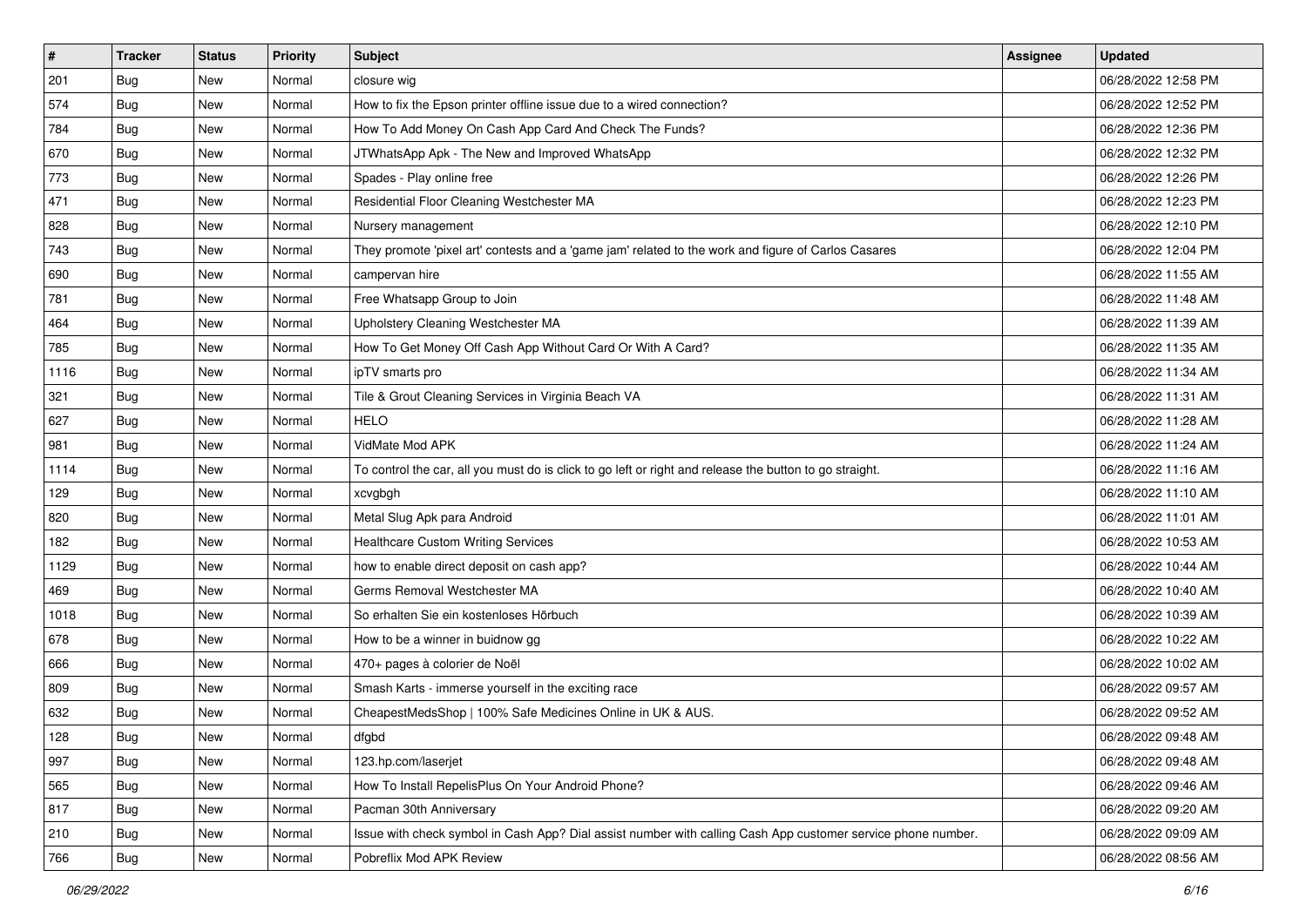| $\sharp$ | <b>Tracker</b> | <b>Status</b> | Priority | <b>Subject</b>                                                              | <b>Assignee</b> | <b>Updated</b>      |
|----------|----------------|---------------|----------|-----------------------------------------------------------------------------|-----------------|---------------------|
| 800      | Bug            | New           | Normal   | Who Is an ETL Engineer                                                      |                 | 06/28/2022 08:48 AM |
| 168      | Bug            | New           | Normal   | UFC 256 Live Stream Online                                                  |                 | 06/28/2022 08:44 AM |
| 821      | Bug            | New           | Normal   | Nicoo - A Review of the Popular Battle Royale Game                          |                 | 06/28/2022 08:30 AM |
| 548      | Bug            | New           | Normal   | Web N Logo Design                                                           |                 | 06/28/2022 08:24 AM |
| 284      | Bug            | New           | Normal   | All About Cash App Transfer Fail Problems                                   |                 | 06/28/2022 08:24 AM |
| 701      | <b>Bug</b>     | New           | Normal   | Why Law Essay Helper UK is Necessary?                                       |                 | 06/28/2022 08:12 AM |
| 247      | Bug            | New           | Normal   | best 4 Channel Amp                                                          |                 | 06/28/2022 07:58 AM |
| 589      | <b>Bug</b>     | New           | Normal   | How can I get the cash app phone number of customer support?                |                 | 06/28/2022 07:11 AM |
| 734      | Bug            | New           | Normal   | DR. STRANGE: Multiverse of Scheduling Madness!                              |                 | 06/28/2022 07:07 AM |
| 705      | Bug            | New           | Normal   | wuxiaworld                                                                  |                 | 06/28/2022 06:56 AM |
| 345      | <b>Bug</b>     | New           | Normal   | Stain Protection Services in Chesapeake VA                                  |                 | 06/28/2022 06:52 AM |
| 475      | Bug            | New           | Normal   | Floor Cleaning Arlington MA                                                 |                 | 06/28/2022 06:51 AM |
| 563      | Bug            | New           | Normal   | Understanding the Difference Between Free and Paid Mod Apks                 |                 | 06/28/2022 06:51 AM |
| 621      | Bug            | New           | Normal   | Buy All Modafinil & Armodafinil Tablets @Buy Modafinil US                   |                 | 06/28/2022 06:49 AM |
| 623      | <b>Bug</b>     | New           | Normal   | Listen to online radio stations for mobile phones                           |                 | 06/28/2022 06:33 AM |
| 640      | Bug            | New           | Normal   | play game with me                                                           |                 | 06/28/2022 06:33 AM |
| 537      | Bug            | New           | Normal   | Get tech assistance with customer support on ATT Yahoo email login issue.   |                 | 06/28/2022 06:20 AM |
| 811      | Bug            | New           | Normal   | Canon IJ Network Tool                                                       |                 | 06/28/2022 06:12 AM |
| 629      | Bug            | New           | Normal   | How Can I Load Cash App Card at Walmart straight away?                      |                 | 06/28/2022 06:07 AM |
| 753      | Bug            | New           | Normal   | onlineessaygrader                                                           |                 | 06/28/2022 05:55 AM |
| 145      | <b>Bug</b>     | New           | Normal   | abdulbaissagar                                                              |                 | 06/28/2022 05:41 AM |
| 622      | Bug            | New           | Normal   | CheapestMedsShop   100% Safe Medicines Online in UK & AUS.                  |                 | 06/28/2022 05:22 AM |
| 744      | Bug            | New           | Normal   | <b>Pixel Survive</b>                                                        |                 | 06/28/2022 05:13 AM |
| 555      | <b>Bug</b>     | New           | Normal   | web design development in hyderabad                                         |                 | 06/28/2022 05:01 AM |
| 702      | Bug            | New           | Normal   | Avail Chime Customer Service to know How To Get Chime Bank Statement        |                 | 06/28/2022 04:58 AM |
| 822      | Bug            | New           | Normal   | Dowload Your Boyfriend Game                                                 |                 | 06/28/2022 04:56 AM |
| 230      | Bug            | New           | Normal   | Add Money To Cash App Card - Auto Cash Apps                                 |                 | 06/28/2022 04:43 AM |
| 620      | I Bug          | New           | Normal   | Viagra Meds: Fastest & Quick Delivery On Your Doorstep - USA                |                 | 06/28/2022 04:33 AM |
| 965      | <b>Bug</b>     | New           | Normal   | Go with cash app customer service to know where I can load my cash app card |                 | 06/28/2022 04:30 AM |
| 604      | <b>Bug</b>     | New           | Normal   | Idle Game Online                                                            |                 | 06/28/2022 04:30 AM |
| 257      | <b>Bug</b>     | New           | Normal   | Best latte machines                                                         |                 | 06/28/2022 04:26 AM |
| 788      | Bug            | New           | Normal   | Intro Maker Mod APK                                                         |                 | 06/28/2022 04:21 AM |
| 470      | <b>Bug</b>     | New           | Normal   | Commercial Floor Cleaning Westchester MA                                    |                 | 06/28/2022 04:16 AM |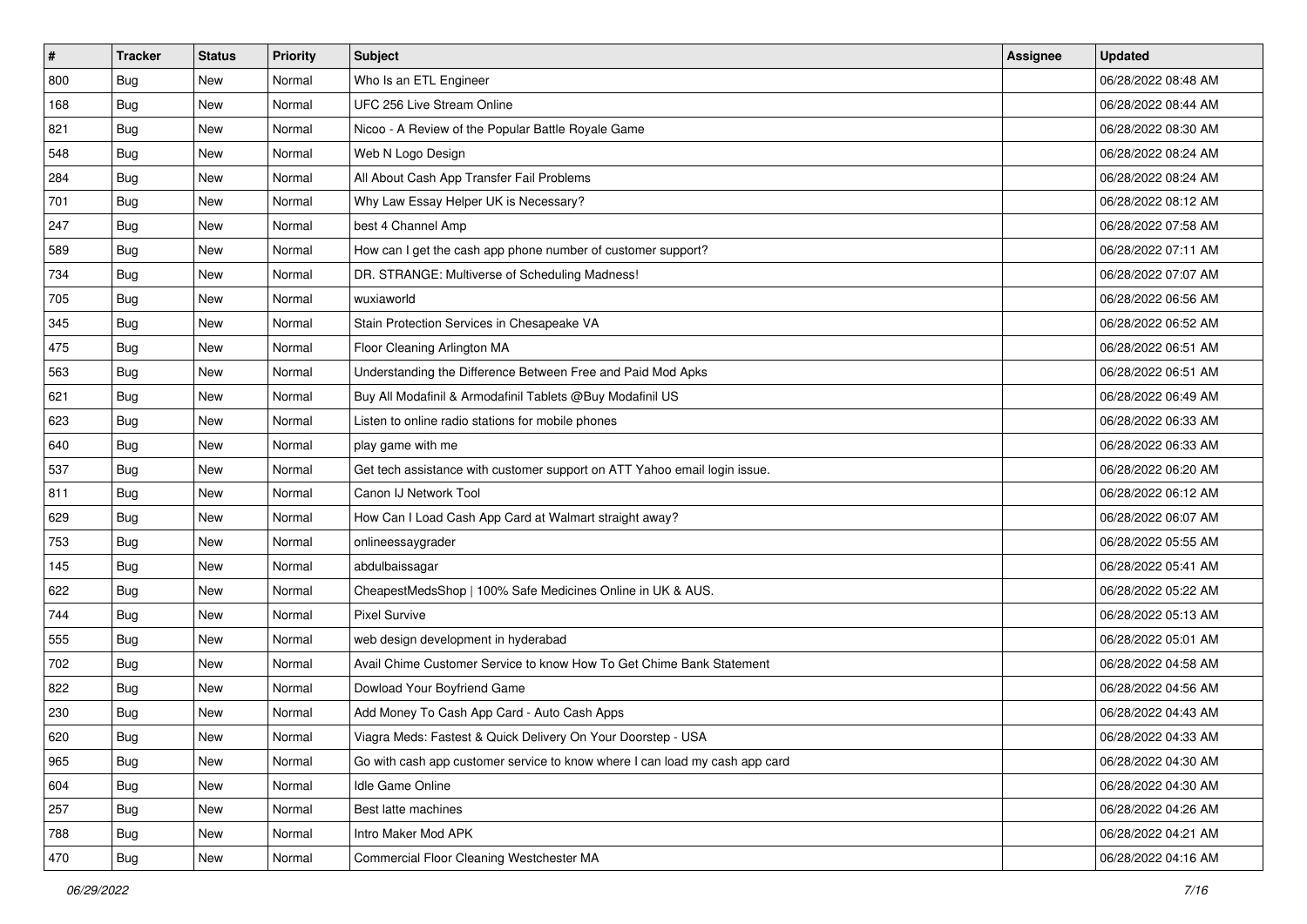| $\pmb{\#}$ | <b>Tracker</b> | <b>Status</b> | Priority | <b>Subject</b>                                                                   | Assignee | <b>Updated</b>      |
|------------|----------------|---------------|----------|----------------------------------------------------------------------------------|----------|---------------------|
| 461        | <b>Bug</b>     | New           | Normal   | Germs Removal Medford MA                                                         |          | 06/28/2022 04:15 AM |
| 567        | <b>Bug</b>     | New           | Normal   | Singapore assignment help                                                        |          | 06/28/2022 04:12 AM |
| 708        | <b>Bug</b>     | New           | Normal   | Efficient ways to proceed with the cash app dispute process?                     |          | 06/28/2022 04:03 AM |
| 764        | <b>Bug</b>     | New           | Normal   | What is available to see what I can watch HBO Max?                               |          | 06/28/2022 03:59 AM |
| 577        | Bug            | <b>New</b>    | Normal   | Follow these easy steps to make Admiral Casino Login                             |          | 06/28/2022 03:52 AM |
| 603        | <b>Bug</b>     | New           | Normal   | Premiere gratuito da lista de IPTV                                               |          | 06/28/2022 03:48 AM |
| 466        | Bug            | New           | Normal   | Floor Stripping Westchester MA                                                   |          | 06/28/2022 03:45 AM |
| 193        | <b>Bug</b>     | <b>New</b>    | Normal   | 18% Discount on Homeopathic medicines                                            |          | 06/28/2022 03:38 AM |
| 581        | <b>Bug</b>     | New           | Normal   | E-Learning Course Help                                                           |          | 06/28/2022 03:36 AM |
| 597        | Bug            | <b>New</b>    | Normal   | Universo s / f Download                                                          |          | 06/28/2022 03:36 AM |
| 617        | <b>Bug</b>     | New           | Normal   | Buy Vidalista Tablets (Tadalafil) at [\$25 OFF + Free Shipping] Vidalistatablets |          | 06/28/2022 03:33 AM |
| 983        | <b>Bug</b>     | New           | Normal   | Finding issue in tekken 3 game?                                                  |          | 06/28/2022 03:26 AM |
| 551        | Bug            | <b>New</b>    | Normal   | Why Do Students Need Online Best Dissertation Writing Services?                  |          | 06/28/2022 03:03 AM |
| 652        | <b>Bug</b>     | New           | Normal   | Sesame Health Benefits                                                           |          | 06/28/2022 03:01 AM |
| 185        | Bug            | New           | Normal   | Non-Plagiarized Research Writing                                                 |          | 06/28/2022 02:56 AM |
| 799        | <b>Bug</b>     | New           | Normal   | Who Is an ETL Engineer                                                           |          | 06/28/2022 02:51 AM |
| 712        | <b>Bug</b>     | New           | Normal   | <b>Tips and Tricks</b>                                                           |          | 06/28/2022 02:40 AM |
| 616        | Bug            | <b>New</b>    | Normal   | Buy Anavar Tablets   Anavar For Sale in USA, UK & Australia                      |          | 06/28/2022 02:12 AM |
| 802        | <b>Bug</b>     | New           | Normal   | Who Is an ETL Engineer                                                           |          | 06/28/2022 02:03 AM |
| 658        | Bug            | New           | Normal   | Watermelon Nutrition Facts And Health Benefits                                   |          | 06/28/2022 01:57 AM |
| 483        | <b>Bug</b>     | New           | Normal   | UK best essay writing service                                                    |          | 06/28/2022 01:35 AM |
| 253        | <b>Bug</b>     | New           | Normal   | Florence Lawrence                                                                |          | 06/28/2022 01:31 AM |
| 999        | Bug            | <b>New</b>    | Normal   | Is there a way to find Google Feud answers?                                      |          | 06/28/2022 01:27 AM |
| 767        | <b>Bug</b>     | New           | Normal   | apkmod                                                                           |          | 06/28/2022 01:24 AM |
| 573        | <b>Bug</b>     | New           | Normal   | Experimente lo mejor en la aplicación Apk de juegos gratis                       |          | 06/28/2022 12:55 AM |
| 348        | <b>Bug</b>     | <b>New</b>    | Normal   | Mold Removal Services in Chesapeake VA                                           |          | 06/28/2022 12:53 AM |
| 132        | <b>Bug</b>     | New           | Normal   | concrete-everything                                                              |          | 06/28/2022 12:47 AM |
| 200        | Bug            | New           | Normal   | uiopi[o                                                                          |          | 06/28/2022 12:33 AM |
| 516        | <b>Bug</b>     | New           | Normal   | Does Cash App Help To Get Cash App Refund Without Any Interruption?              |          | 06/28/2022 12:20 AM |
| 628        | <b>Bug</b>     | New           | Normal   | CV reviewing services!                                                           |          | 06/28/2022 12:17 AM |
| 114        | <b>Bug</b>     | New           | Normal   | <b>Medical Research Writing Services</b>                                         |          | 06/28/2022 12:06 AM |
| 140        | Bug            | New           | Normal   | sugarbalanceusa                                                                  |          | 06/28/2022 12:05 AM |
| 782        | <b>Bug</b>     | New           | Normal   | Comment faire une sonnerie téléphonique                                          |          | 06/27/2022 11:56 PM |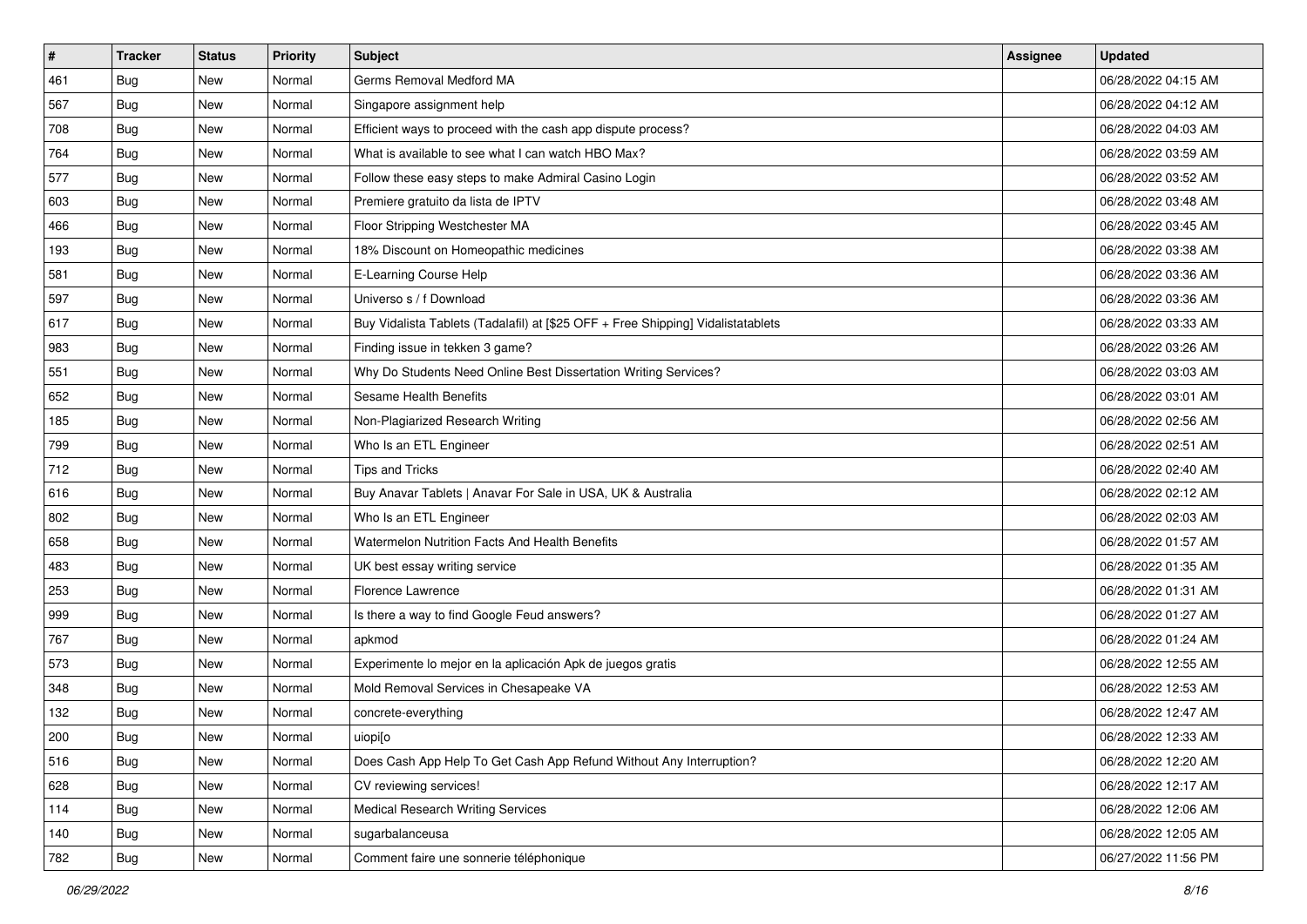| $\vert$ # | <b>Tracker</b> | <b>Status</b> | <b>Priority</b> | <b>Subject</b>                                                                           | <b>Assignee</b> | <b>Updated</b>      |
|-----------|----------------|---------------|-----------------|------------------------------------------------------------------------------------------|-----------------|---------------------|
| 714       | <b>Bug</b>     | New           | Normal          | Cuevana 3 Premium - Enjoy Your Favorite Movies and TV Shows on Your Smart TV             |                 | 06/27/2022 11:43 PM |
| 717       | <b>Bug</b>     | New           | Normal          | Disney Plus Apk - Watch Movies and TV Shows on Your Device                               |                 | 06/27/2022 11:38 PM |
| 607       | Bug            | New           | Normal          | Vex 5                                                                                    |                 | 06/27/2022 11:24 PM |
| 595       | <b>Bug</b>     | New           | Normal          | RFM Online - une révolution dans la gestion de l'identité numérique                      |                 | 06/27/2022 11:06 PM |
| 116       | <b>Bug</b>     | New           | Normal          | aertaeyg                                                                                 |                 | 06/27/2022 11:06 PM |
| 481       | <b>Bug</b>     | New           | Normal          | Nur Online Shop                                                                          |                 | 06/27/2022 11:05 PM |
| 772       | <b>Bug</b>     | New           | Normal          | united airlines baggage policy                                                           |                 | 06/27/2022 10:53 PM |
| 830       | <b>Bug</b>     | New           | Normal          | Poppy Playtime APK                                                                       |                 | 06/27/2022 10:31 PM |
| 592       | <b>Bug</b>     | New           | Normal          | Deezer Premium APK - Baixe músicas de qualquer lugar do mundo de graça                   |                 | 06/27/2022 10:23 PM |
| 737       | <b>Bug</b>     | New           | Normal          | How Do I Talk To A Live Person At Facebook If Anything Is Doubtful?                      |                 | 06/27/2022 09:59 PM |
| 762       | Bug            | New           | Normal          | How To Add Money To A Cash App Card If Struggling With Low Amount?                       |                 | 06/27/2022 09:58 PM |
| 600       | <b>Bug</b>     | New           | Normal          | Play Store Pro                                                                           |                 | 06/27/2022 09:43 PM |
| 561       | Bug            | <b>New</b>    | Normal          | Enjoy the Full YouTube Premium Experience With YouTube Premium Membership                |                 | 06/27/2022 09:33 PM |
| 948       | <b>Bug</b>     | New           | Normal          | Canon IJ Network Tool                                                                    |                 | 06/27/2022 09:30 PM |
| 215       | <b>Bug</b>     | New           | Normal          | How For Top Level Cell Phone For You                                                     |                 | 06/27/2022 09:19 PM |
| 554       | Bug            | New           | Normal          | XvideoStudio Video Editor APK Free Download on TechToDown                                |                 | 06/27/2022 08:59 PM |
| 783       | <b>Bug</b>     | New           | Normal          | How Do I Determine The Reasons And Solutions To Fix Cash App Transfer Failed?            |                 | 06/27/2022 08:58 PM |
| 568       | <b>Bug</b>     | New           | Normal          | Instale a versão mais recente do YouTube Premium                                         |                 | 06/27/2022 08:56 PM |
| 971       | <b>Bug</b>     | New           | Normal          | How Do I Check Balance On Cash App Card With Optimum Ease?                               |                 | 06/27/2022 08:16 PM |
| 285       | Bug            | New           | Normal          | Have you ever written an essay?                                                          |                 | 06/27/2022 08:05 PM |
| 951       | <b>Bug</b>     | New           | Normal          | Canon.com/ijsetup                                                                        |                 | 06/27/2022 07:56 PM |
| 774       | <b>Bug</b>     | New           | Normal          | Follow proper initiatives                                                                |                 | 06/27/2022 07:54 PM |
| 512       | <b>Bug</b>     | New           | Normal          | The Importance Of Using Custom Writing Services                                          |                 | 06/27/2022 07:52 PM |
| 502       | <b>Bug</b>     | New           | Normal          | Les instructions pour définir des sonneries pour iPhone sont simples et faciles à suivre |                 | 06/27/2022 07:52 PM |
| 612       | Bug            | New           | Normal          | Luxury Slingshot Rental                                                                  |                 | 06/27/2022 07:36 PM |
| 161       | Bug            | New           | Normal          | dfdrtyuio                                                                                |                 | 06/27/2022 07:21 PM |
| 677       | <b>Bug</b>     | New           | Normal          | Logo Design Services Near Me                                                             |                 | 06/27/2022 07:18 PM |
| 661       | Bug            | New           | Normal          | Turbo VPN MOD APK Download                                                               |                 | 06/27/2022 07:18 PM |
| 586       | Bug            | New           | Normal          | Best Modifications For Your Mobile Phone                                                 |                 | 06/27/2022 07:15 PM |
| 987       | <b>Bug</b>     | New           | Normal          | <b>Medicinal Mushrooms</b>                                                               |                 | 06/27/2022 07:13 PM |
| 542       | Bug            | New           | Normal          | Web N Logo Design                                                                        |                 | 06/27/2022 07:02 PM |
| 217       | <b>Bug</b>     | New           | Normal          | How this service matter most?                                                            |                 | 06/27/2022 06:48 PM |
| 352       | <b>Bug</b>     | New           | Normal          | Tile & Grout Cleaning Services in Chesapeake VA                                          |                 | 06/27/2022 06:39 PM |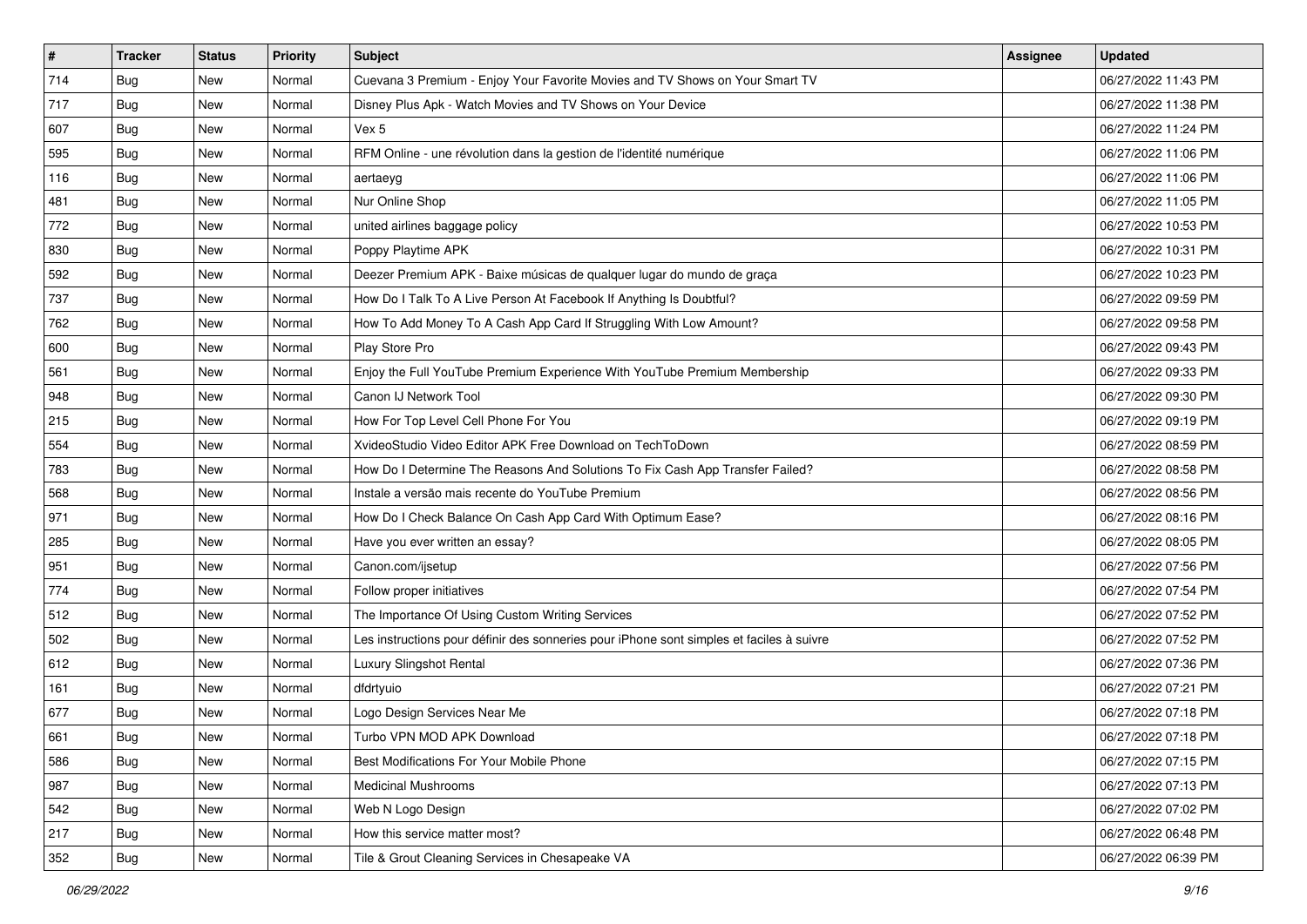| $\sharp$ | <b>Tracker</b> | <b>Status</b> | Priority | <b>Subject</b>                                                             | <b>Assignee</b> | <b>Updated</b>      |
|----------|----------------|---------------|----------|----------------------------------------------------------------------------|-----------------|---------------------|
| 659      | <b>Bug</b>     | New           | Normal   | Olive Oil Properties And Health Benefits                                   |                 | 06/27/2022 06:34 PM |
| 202      | Bug            | New           | Normal   | blonde wig                                                                 |                 | 06/27/2022 06:27 PM |
| 618      | Bug            | New           | Normal   | Buy Steroids Online with OurMedicnes.com   Best Quality Steroids           |                 | 06/27/2022 06:17 PM |
| 739      | <b>Bug</b>     | New           | Normal   | law dissertation help                                                      |                 | 06/27/2022 06:12 PM |
| 150      | Bug            | New           | Normal   | dfgh                                                                       |                 | 06/27/2022 05:59 PM |
| 587      | <b>Bug</b>     | New           | Normal   | Why Picsart Pro Offers Great Features                                      |                 | 06/27/2022 05:28 PM |
| 682      | Bug            | New           | Normal   | Does Facebook customer service live chat allow to speak with someone?      |                 | 06/27/2022 05:19 PM |
| 787      | <b>Bug</b>     | New           | Normal   | Assured Assignment Help                                                    |                 | 06/27/2022 05:19 PM |
| 673      | Bug            | New           | Normal   | Learn the basics of pixel art - Clear grid                                 |                 | 06/27/2022 05:06 PM |
| 540      | <b>Bug</b>     | New           | Normal   | Why Haven't I Received My Cash App Card? Can I get t the reasons behind it |                 | 06/27/2022 04:54 PM |
| 479      | Bug            | New           | Normal   | Limousine Service Bellevue WA                                              |                 | 06/27/2022 04:37 PM |
| 760      | Bug            | New           | Normal   | apkmod                                                                     |                 | 06/27/2022 04:13 PM |
| 738      | Bug            | New           | Normal   | How Much Amount Do I Get Using The Referral Code For Cash App?             |                 | 06/27/2022 03:58 PM |
| 953      | <b>Bug</b>     | New           | Normal   | Manga Dogs - Read Your Favorite Comics on Your Smartphone                  |                 | 06/27/2022 03:53 PM |
| 686      | <b>Bug</b>     | New           | Normal   | Welcome To The Most Demandable Mahipalpur Escorts Agency                   |                 | 06/27/2022 03:45 PM |
| 655      | Bug            | New           | Normal   | <b>Eggplant Health Benefits</b>                                            |                 | 06/27/2022 03:40 PM |
| 662      | <b>Bug</b>     | New           | Normal   | Oreo TV Download - The Easiest Way to Watch Live TV                        |                 | 06/27/2022 03:14 PM |
| 1119     | Bug            | New           | Normal   | Klondike Solitaire                                                         |                 | 06/27/2022 03:00 PM |
| 115      | <b>Bug</b>     | New           | Normal   | <b>NFL LIVE STREAM</b>                                                     |                 | 06/27/2022 02:53 PM |
| 196      | Bug            | New           | Normal   | Homoeobazaar For Homeopathy Medicines                                      |                 | 06/27/2022 02:18 PM |
| 484      | <b>Bug</b>     | New           | Normal   | UK best essay writing service                                              |                 | 06/27/2022 02:01 PM |
| 1101     | Bug            | New           | Normal   | How to Delete Cash App History at once?                                    |                 | 06/27/2022 01:33 PM |
| 716      | Bug            | New           | Normal   | La celebración de un BabyShower.                                           |                 | 06/27/2022 12:29 PM |
| 801      | <b>Bug</b>     | New           | Normal   | Who Is an ETL Engineer                                                     |                 | 06/27/2022 12:25 PM |
| 233      | Bug            | New           | Normal   | Anauthorsway.com: My User Experience                                       |                 | 06/27/2022 12:02 PM |
| 644      | Bug            | New           | Normal   | <b>TeaTV App Review</b>                                                    |                 | 06/27/2022 11:47 AM |
| 1118     | <b>Bug</b>     | New           | Normal   | Gameplay Minecraft                                                         |                 | 06/27/2022 10:33 AM |
| 538      | <b>Bug</b>     | New           | Normal   | Will cash app refund money if scammed quickly?                             |                 | 06/27/2022 10:25 AM |
| 792      | <b>Bug</b>     | New           | Normal   | What is Google Camera Mod?                                                 |                 | 06/27/2022 10:20 AM |
| 232      | <b>Bug</b>     | New           | Normal   | FM whatsapp messaging app.                                                 |                 | 06/27/2022 10:04 AM |
| 642      | Bug            | New           | Normal   | thong tin thoi tiet ngay hom nay                                           |                 | 06/27/2022 10:03 AM |
| 590      | <b>Bug</b>     | New           | Normal   | Follow proper initiatives to check my cash app card balance:               |                 | 06/27/2022 09:57 AM |
| 675      | <b>Bug</b>     | New           | Normal   | What Are Smart Tactics To Fix Cash App Transfer Failed Hurdles?            |                 | 06/27/2022 09:51 AM |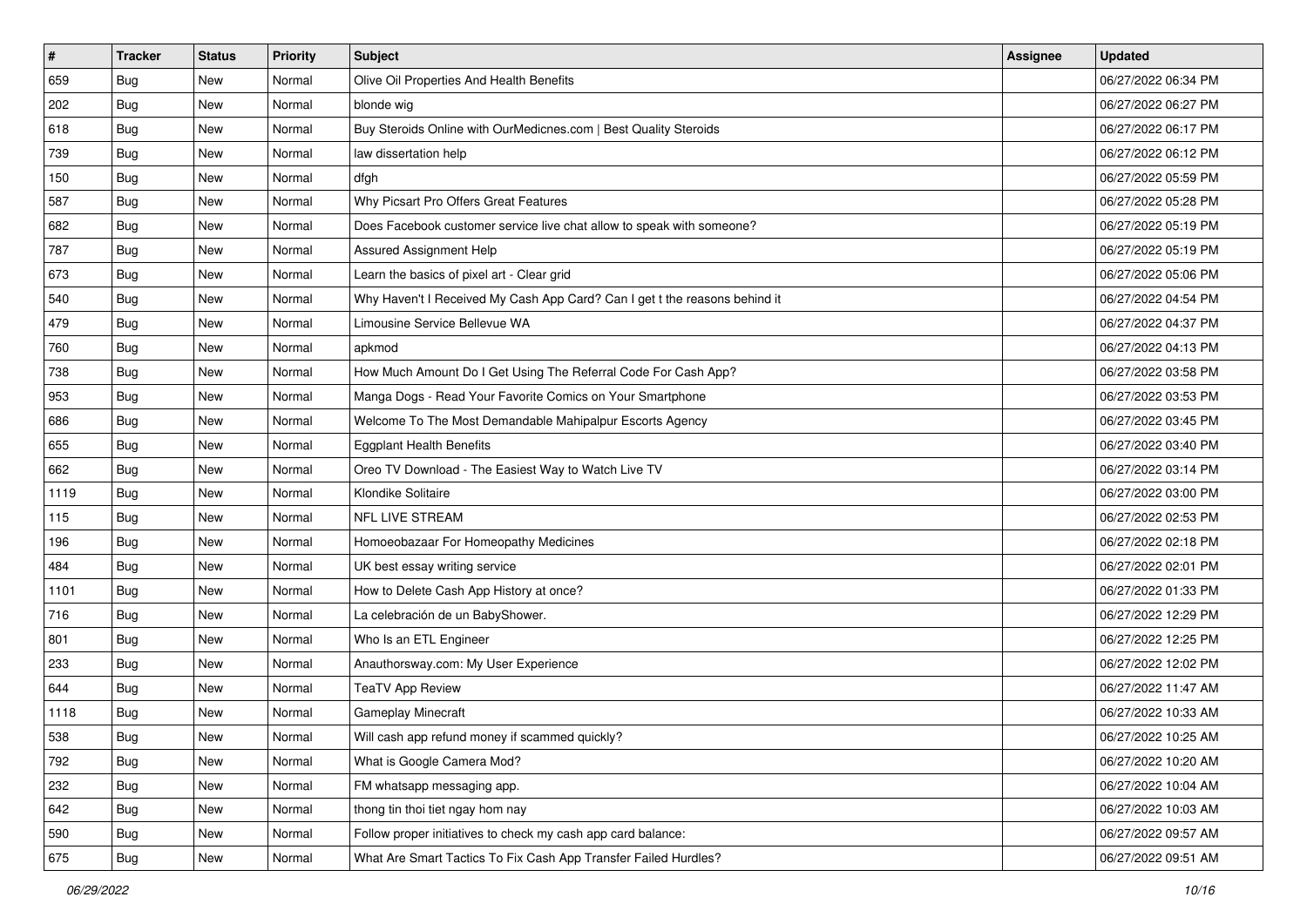| $\vert$ # | <b>Tracker</b> | <b>Status</b> | <b>Priority</b> | <b>Subject</b>                                                                                                                                                                                                                                 | <b>Assignee</b> | <b>Updated</b>      |
|-----------|----------------|---------------|-----------------|------------------------------------------------------------------------------------------------------------------------------------------------------------------------------------------------------------------------------------------------|-----------------|---------------------|
| 819       | Bug            | New           | Normal          | Metal Slug Apk para Android                                                                                                                                                                                                                    |                 | 06/27/2022 09:35 AM |
| 988       | Bug            | New           | Normal          | <b>Medicinal Mushrooms</b>                                                                                                                                                                                                                     |                 | 06/27/2022 09:33 AM |
| 657       | Bug            | New           | Normal          | Coconut Nutrition Facts And Health Benefits                                                                                                                                                                                                    |                 | 06/27/2022 08:56 AM |
| 113       | Bug            | New           | Normal          | ufc 254 live                                                                                                                                                                                                                                   |                 | 06/27/2022 08:54 AM |
| 959       | Bug            | New           | Normal          | Get connected with cash app team-How to get money off cash app at walmart without card                                                                                                                                                         |                 | 06/27/2022 08:52 AM |
| 653       | <b>Bug</b>     | New           | Normal          | Jujube (Jinjoles): Properties And Health Benefits                                                                                                                                                                                              |                 | 06/27/2022 08:47 AM |
| 720       | Bug            | New           | Normal          | How does Cash App Phone Number provide a quick treatment?                                                                                                                                                                                      |                 | 06/27/2022 08:02 AM |
| 158       | <b>Bug</b>     | New           | Normal          | dfghj zcvgh                                                                                                                                                                                                                                    |                 | 06/27/2022 07:28 AM |
| 996       | Bug            | New           | Normal          | Cricut.com/setup                                                                                                                                                                                                                               |                 | 06/27/2022 07:12 AM |
| 317       | Bug            | New           | Normal          | Eco/Green Cleaning Services in Virginia Beach VA                                                                                                                                                                                               |                 | 06/27/2022 07:03 AM |
| 807       | <b>Bug</b>     | New           | Normal          | 1v1Battle is a strategic action 'Build and shoot' game                                                                                                                                                                                         |                 | 06/27/2022 06:52 AM |
| 985       | Bug            | New           | Normal          | Find out the vitality of Facebook Phone Number:                                                                                                                                                                                                |                 | 06/27/2022 05:39 AM |
| 978       | Bug            | New           | Normal          | Delamore Lodge is a place to stay.                                                                                                                                                                                                             |                 | 06/27/2022 04:57 AM |
| 1127      | <b>Bug</b>     | New           | Normal          | Is there any support to find Google Feud answers?                                                                                                                                                                                              |                 | 06/27/2022 04:27 AM |
| 544       | <b>Bug</b>     | New           | Normal          | Hey! I had a very cool idea to order our general picture on canvas for my family as a gift. But couldn't find a good<br>one. Once my friend advised me this article in which I found what I was looking for and gave a cool gift to my family. |                 | 06/27/2022 04:10 AM |
| 596       | Bug            | New           | Normal          | <b>Kids Games</b>                                                                                                                                                                                                                              |                 | 06/27/2022 04:08 AM |
| 966       | Bug            | <b>New</b>    | Normal          | How to Download the Filmes                                                                                                                                                                                                                     |                 | 06/27/2022 03:25 AM |
| 468       | <b>Bug</b>     | New           | Normal          | Floor Cleaning Westchester MA                                                                                                                                                                                                                  |                 | 06/27/2022 02:41 AM |
| 1112      | Bug            | New           | Normal          | What Cash App Policy Says If Random Person Sent Me Money On Cash App?                                                                                                                                                                          |                 | 06/27/2022 02:39 AM |
| 1001      | Bug            | New           | Normal          | Venmo Keep Saying Error?                                                                                                                                                                                                                       |                 | 06/27/2022 02:20 AM |
| 154       | <b>Bug</b>     | New           | Normal          | fdgyyrut gyrtrw                                                                                                                                                                                                                                |                 | 06/27/2022 01:21 AM |
| 758       | Bug            | <b>New</b>    | Normal          | How Do I Study Consistently For Hours?                                                                                                                                                                                                         |                 | 06/27/2022 12:49 AM |
| 998       | <b>Bug</b>     | New           | Normal          | Is It Hard to Solve Wordle An                                                                                                                                                                                                                  |                 | 06/27/2022 12:24 AM |
| 992       | Bug            | New           | Normal          | So vergrößern Sie Ihr Instagram-Profilbild                                                                                                                                                                                                     |                 | 06/26/2022 11:29 PM |
| 748       | Bug            | New           | Normal          | Il y a quelques façons d'obtenir des sonneries gratuites pour votre iPhone                                                                                                                                                                     |                 | 06/26/2022 11:24 PM |
| 962       | Bug            | New           | Normal          | Kostenlose Hörbücher                                                                                                                                                                                                                           |                 | 06/26/2022 10:45 PM |
| 719       | Bug            | <b>New</b>    | Normal          | How Do I Send \$5000 Through Cash App Account With Ease?                                                                                                                                                                                       |                 | 06/26/2022 10:14 PM |
| 302       | Bug            | New           | Normal          | Auto Electrical Repair Services in Norcross GA                                                                                                                                                                                                 |                 | 06/26/2022 07:49 PM |
| 970       | Bug            | New           | Normal          | The Amount Of Time Does Cash App Direct Deposit Time Take?                                                                                                                                                                                     |                 | 06/26/2022 07:32 PM |
| 1104      | <b>Bug</b>     | New           | Normal          | Idle game fix bug                                                                                                                                                                                                                              |                 | 06/26/2022 06:52 PM |
| 752       | Bug            | New           | Normal          | Plagerism checker                                                                                                                                                                                                                              |                 | 06/26/2022 06:33 PM |
| 795       | <b>Bug</b>     | New           | Normal          | Drift Boss - Exciting Race                                                                                                                                                                                                                     |                 | 06/26/2022 06:32 PM |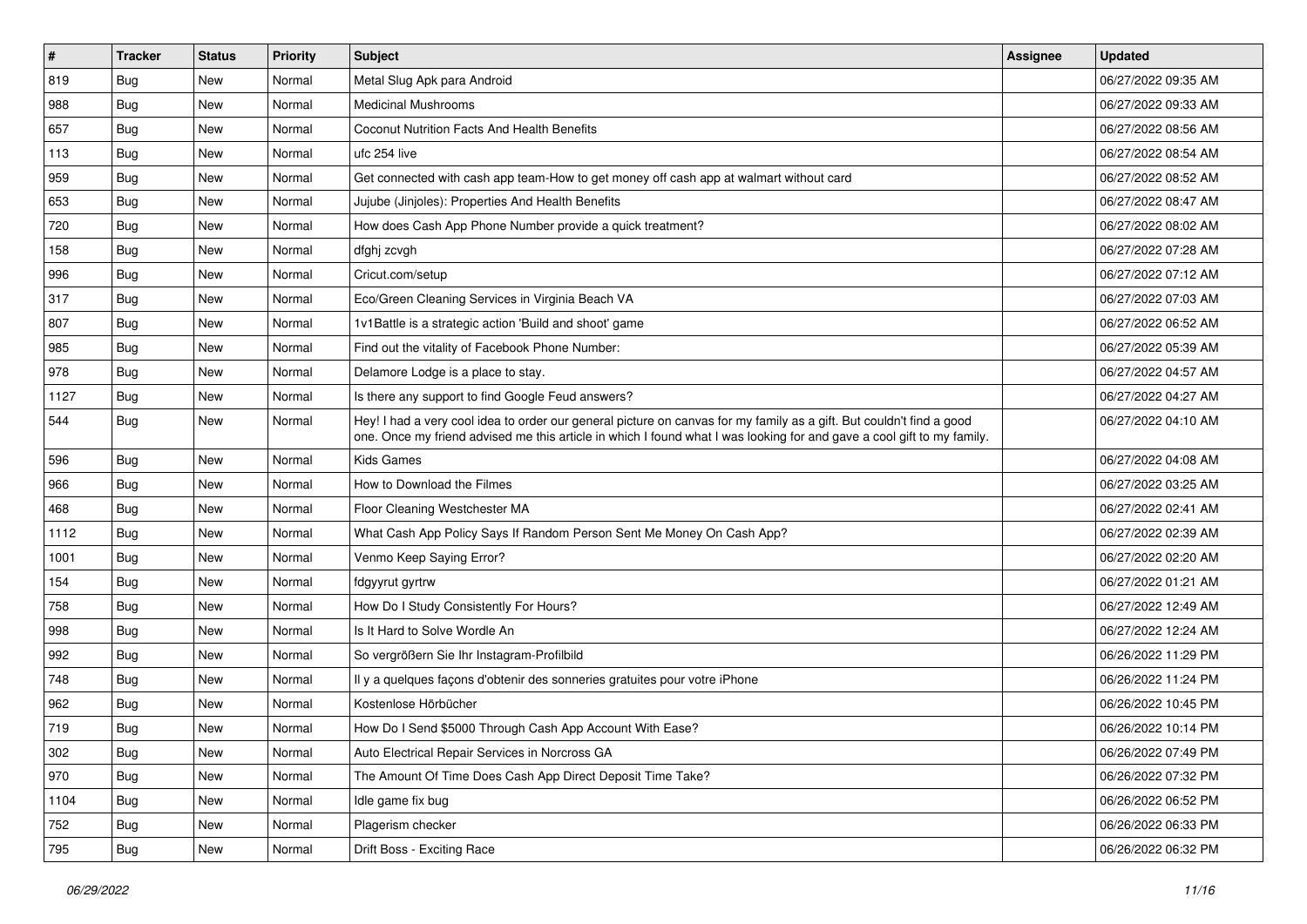| $\sharp$ | <b>Tracker</b> | <b>Status</b> | Priority | Subject                                                                                                                                                  | <b>Assignee</b> | <b>Updated</b>      |
|----------|----------------|---------------|----------|----------------------------------------------------------------------------------------------------------------------------------------------------------|-----------------|---------------------|
| 1108     | <b>Bug</b>     | New           | Normal   | Six Guns Mod Apk Answers Your Questions                                                                                                                  |                 | 06/26/2022 06:26 PM |
| 585      | Bug            | New           | Normal   | What is cash app help number?                                                                                                                            |                 | 06/26/2022 06:21 PM |
| 825      | Bug            | New           | Normal   | Lucky Patcher Download                                                                                                                                   |                 | 06/26/2022 06:09 PM |
| 1096     | Bug            | New           | Normal   | Race and experience new life.                                                                                                                            |                 | 06/26/2022 06:07 PM |
| 730      | Bug            | New           | Normal   | Canon IJ Network Tool                                                                                                                                    |                 | 06/26/2022 05:51 PM |
| 974      | Bug            | New           | Normal   | Watch NCAA Football Live Streaming Free                                                                                                                  |                 | 06/26/2022 05:33 PM |
| 1098     | Bug            | New           | Normal   | Life of a Fisherman                                                                                                                                      |                 | 06/26/2022 05:16 PM |
| 940      | Bug            | New           | Normal   | What is Plex and Is Plex Legal?                                                                                                                          |                 | 06/26/2022 04:50 PM |
| 750      | Bug            | New           | Normal   | Create a Report Template                                                                                                                                 |                 | 06/26/2022 04:27 PM |
| 1097     | Bug            | New           | Normal   | Race and experience new life.                                                                                                                            |                 | 06/26/2022 04:22 PM |
| 631      | <b>Bug</b>     | New           | Normal   | How Can I Load Cash App Card at Walmart straight away?                                                                                                   |                 | 06/26/2022 04:07 PM |
| 732      | Bug            | New           | Normal   | Get rectifications steps about why cash app transfer failed                                                                                              |                 | 06/26/2022 03:28 PM |
| 961      | Bug            | New           | Normal   | TeaTv is an Android                                                                                                                                      |                 | 06/26/2022 02:02 PM |
| 754      | Bug            | New           | Normal   | Cómo descargar tonos gratis de teléfono celular                                                                                                          |                 | 06/26/2022 01:56 PM |
| 768      | Bug            | New           | Normal   | Where can you buy best jackets online?                                                                                                                   |                 | 06/26/2022 01:50 PM |
| 144      | Bug            | New           | Normal   | curly bob lace front wigs                                                                                                                                |                 | 06/26/2022 01:44 PM |
| 189      | Bug            | New           | Normal   | <b>College Biology Writing Services</b>                                                                                                                  |                 | 06/26/2022 12:50 PM |
| 749      | Bug            | New           | Normal   | The Best Bubble Shooter Game for Android                                                                                                                 |                 | 06/26/2022 12:12 PM |
| 941      | Bug            | New           | Normal   | is Disney Now and Disney Plus different?                                                                                                                 |                 | 06/26/2022 12:10 PM |
| 260      | Bug            | New           | Normal   | Web Design Services Near Me                                                                                                                              |                 | 06/26/2022 11:55 AM |
| 1120     | <b>Bug</b>     | New           | Normal   | Summary of 5 best coloring apps on phones                                                                                                                |                 | 06/26/2022 11:32 AM |
| 547      | Bug            | New           | Normal   | Get rid of the issue of cash app down by calling experts.                                                                                                |                 | 06/26/2022 10:38 AM |
| 952      | Bug            | New           | Normal   | Canon IJ Network Tool                                                                                                                                    |                 | 06/26/2022 10:35 AM |
| 993      | <b>Bug</b>     | New           | Normal   | IO Games Free Online                                                                                                                                     |                 | 06/26/2022 09:41 AM |
| 989      | Bug            | New           | Normal   | Barewoods Wax Cigar                                                                                                                                      |                 | 06/26/2022 09:19 AM |
| 1111     | <b>Bug</b>     | New           | Normal   | LOLBeans is a fun battle royale game where you race with other players while avoiding obstacles. Reach the end of<br>the course in competitive gameplay! |                 | 06/26/2022 09:17 AM |
| 706      | <b>Bug</b>     | New           | Normal   | How Can You Cancel A Cash App Payment Without Any Prior Information?                                                                                     |                 | 06/26/2022 09:13 AM |
| 958      | Bug            | New           | Normal   | Avail Cash app support service to know Sutton bank cash app number                                                                                       |                 | 06/26/2022 08:46 AM |
| 984      | <b>Bug</b>     | New           | Normal   | How to disable, permanently delete Twitter account on phone, PC                                                                                          |                 | 06/26/2022 08:28 AM |
| 747      | <b>Bug</b>     | New           | Normal   | How to Install Tyflex Plus on Your Android Device                                                                                                        |                 | 06/26/2022 08:16 AM |
| 874      | <b>Bug</b>     | New           | Normal   | Cómo descargar Minecraft Apk                                                                                                                             |                 | 06/26/2022 08:01 AM |
| 1102     | <b>Bug</b>     | New           | Normal   | Charlottesville Travel Guide?                                                                                                                            |                 | 06/26/2022 07:44 AM |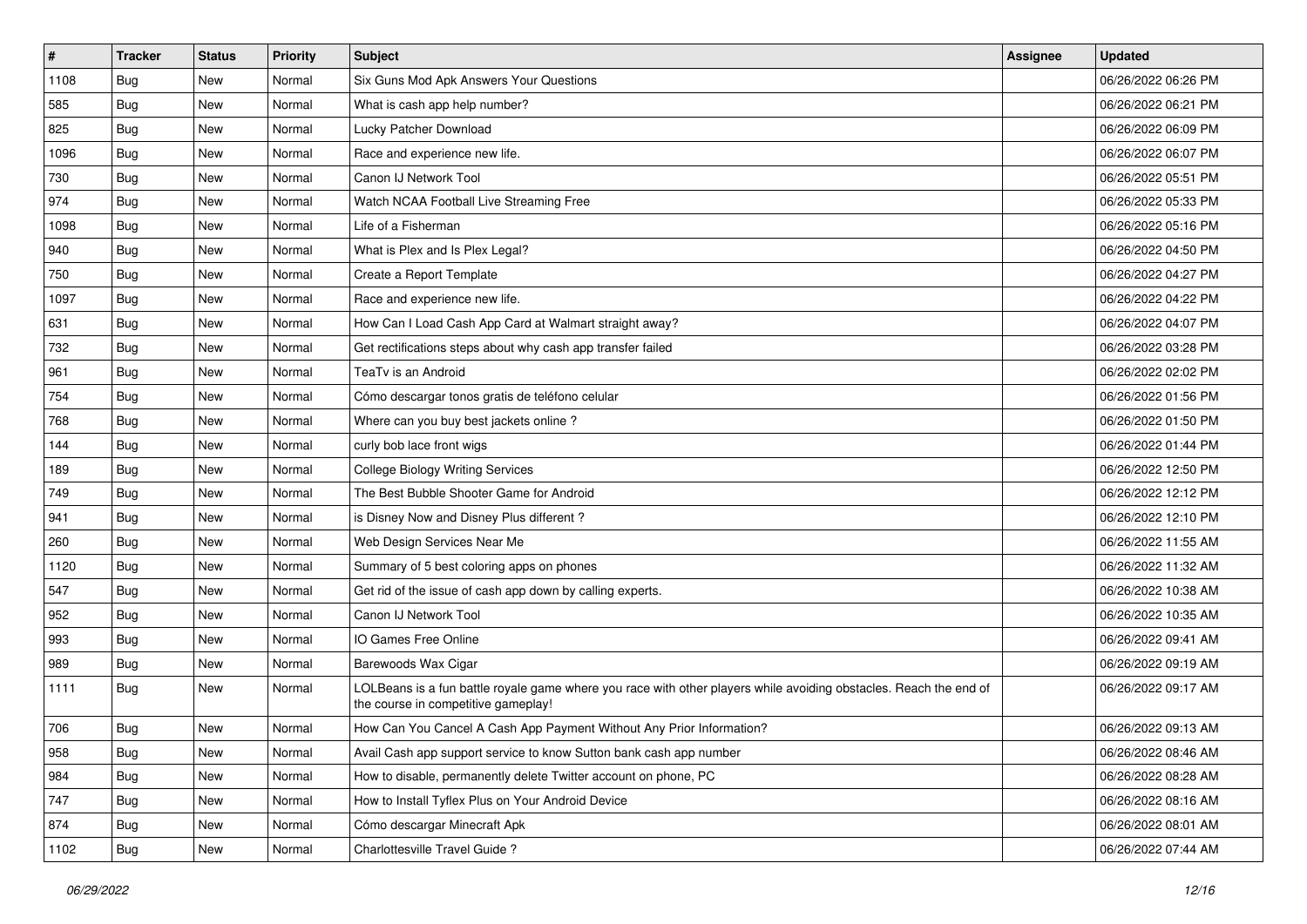| $\vert$ # | <b>Tracker</b> | <b>Status</b> | Priority | <b>Subject</b>                                                            | <b>Assignee</b> | <b>Updated</b>      |
|-----------|----------------|---------------|----------|---------------------------------------------------------------------------|-----------------|---------------------|
| 517       | <b>Bug</b>     | New           | Normal   | Proficient tips to take help of cash app support professionals:           |                 | 06/26/2022 07:34 AM |
| 964       | Bug            | New           | Normal   | Can I Fix Cash App Transfer Failed Issues By Adding Sufficient Funds?     |                 | 06/26/2022 07:21 AM |
| 771       | Bug            | New           | Normal   | united airlines baggage policy                                            |                 | 06/26/2022 07:19 AM |
| 638       | Bug            | New           | Normal   | Run 3 game                                                                |                 | 06/26/2022 06:31 AM |
| 728       | Bug            | New           | Normal   | Will Cash App refund money if scammed? Hitches With Optimum Ease          |                 | 06/26/2022 06:15 AM |
| 977       | <b>Bug</b>     | New           | Normal   | Fans of the Old Country will like this book.                              |                 | 06/26/2022 05:54 AM |
| 990       | Bug            | New           | Normal   | Mushrooms                                                                 |                 | 06/26/2022 05:41 AM |
| 198       | <b>Bug</b>     | New           | Normal   | DR. RECKEWEG R42 (HAEMOVENIN) (22ML)                                      |                 | 06/26/2022 05:31 AM |
| 946       | Bug            | New           | Normal   | What is Plex and Is Plex Legal?                                           |                 | 06/26/2022 05:23 AM |
| 950       | <b>Bug</b>     | New           | Normal   | ij.start canon                                                            |                 | 06/26/2022 04:35 AM |
| 310       | Bug            | New           | Normal   | Mattress Cleaning Services in Virginia Beach VA                           |                 | 06/26/2022 04:33 AM |
| 935       | Bug            | New           | Normal   | MovieBox Pro Apk - Watch Movies and TV Shows on Your Android Phone        |                 | 06/26/2022 04:11 AM |
| 741       | Bug            | New           | Normal   | <b>Blockchain Technology Solutions</b>                                    |                 | 06/26/2022 02:19 AM |
| 259       | Bug            | New           | Normal   | call center services                                                      |                 | 06/26/2022 01:30 AM |
| 650       | Bug            | New           | Normal   | <b>Cherries Health Benefits</b>                                           |                 | 06/26/2022 12:57 AM |
| 630       | Bug            | New           | Normal   | How Can I Load Cash App Card at Walmart straight away?                    |                 | 06/26/2022 12:04 AM |
| 954       | <b>Bug</b>     | New           | Normal   | AZ Screen Recorder Mod                                                    |                 | 06/25/2022 11:24 PM |
| 227       | Bug            | New           | Normal   | Cash App Help & Solutions - Here You Will Get Better Assistance           |                 | 06/25/2022 11:21 PM |
| 742       | Bug            | New           | Normal   | How Long Does Cash App Support Take To Respond For A Better Support?      |                 | 06/25/2022 11:00 PM |
| 956       | Bug            | New           | Normal   | FNF Free Mods Online                                                      |                 | 06/25/2022 09:59 PM |
| 1106      | <b>Bug</b>     | New           | Normal   | How Do I Get Cash App ++ Without Confronting Any Technical Glitches?      |                 | 06/25/2022 09:53 PM |
| 710       | Bug            | New           | Normal   | Take Necessary Assistance If You Are Unable Activate Cash App Card        |                 | 06/25/2022 09:26 PM |
| 1103      | Bug            | New           | Normal   | Idle game fix bug                                                         |                 | 06/25/2022 09:08 PM |
| 979       | <b>Bug</b>     | New           | Normal   | Free Gas Cards for the Unemployed                                         |                 | 06/25/2022 09:02 PM |
| 731       | Bug            | New           | Normal   | Avail Of Cash App Customer Service If Unable To Down Cash App Mobile App? |                 | 06/25/2022 08:36 PM |
| 1024      | Bug            | New           | Normal   | How to choose the right broker                                            |                 | 06/25/2022 06:23 PM |
| 1025      | <b>Bug</b>     | New           | Normal   | how to change the logo in wordpress                                       |                 | 06/25/2022 06:20 PM |
| 1026      | <b>Bug</b>     | New           | Normal   | New Puzzle Game for All Age - Dordle                                      |                 | 06/25/2022 06:17 PM |
| 1027      | Bug            | New           | Normal   | Word hurdle: Viral and Fun Online Game                                    |                 | 06/25/2022 06:13 PM |
| 636       | <b>Bug</b>     | New           | Normal   | What is the most popular furniture color?                                 |                 | 06/25/2022 04:57 PM |
| 598       | Bug            | New           | Normal   | Universo s / f Download                                                   |                 | 06/25/2022 03:38 PM |
| 765       | <b>Bug</b>     | New           | Normal   | Follow proper initiatives to check my cash app                            |                 | 06/25/2022 10:08 AM |
| 641       | <b>Bug</b>     | New           | Normal   | Get Best Economics Dissertation Writing Service                           |                 | 06/25/2022 10:04 AM |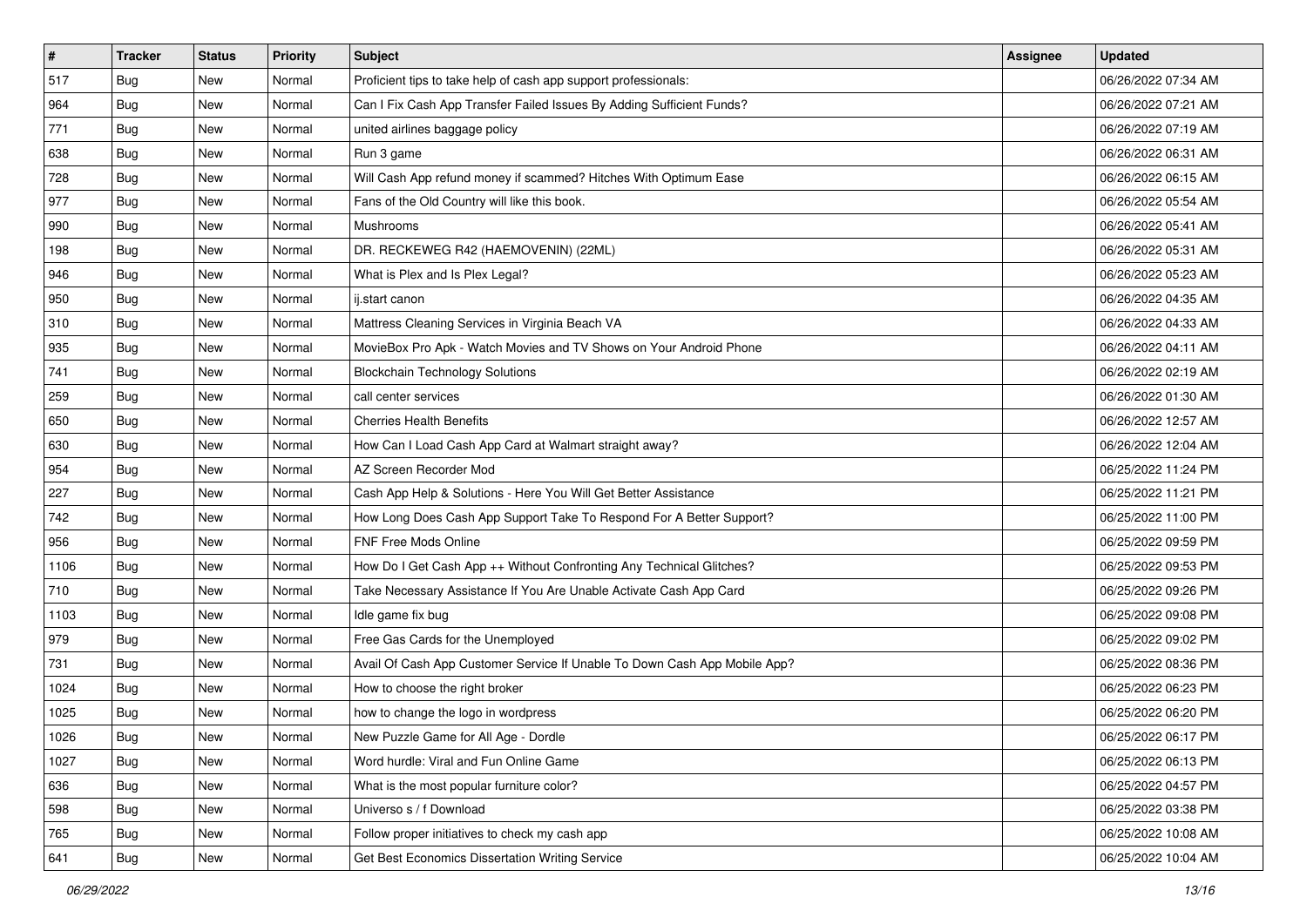| $\vert$ # | <b>Tracker</b> | <b>Status</b> | Priority | Subject                                                                           | <b>Assignee</b> | <b>Updated</b>      |
|-----------|----------------|---------------|----------|-----------------------------------------------------------------------------------|-----------------|---------------------|
| 1126      | <b>Bug</b>     | New           | Normal   | 1PLSD                                                                             |                 | 06/25/2022 09:36 AM |
| 344       | Bug            | New           | Normal   | Odor Removal Services in Chesapeake VA                                            |                 | 06/25/2022 12:42 AM |
| 316       | Bug            | New           | Normal   | Finden Sie den besten Klingelton für Ihr Telefon                                  |                 | 06/24/2022 10:28 PM |
| 721       | Bug            | New           | Normal   | Cómo instalar un Mod Apk                                                          |                 | 06/24/2022 09:39 PM |
| 1125      | Bug            | New           | Normal   | What is Wordscapes?                                                               |                 | 06/24/2022 09:05 AM |
| 736       | Bug            | New           | Normal   | Want to Edit in My Website (transfer-factor.net) Unfortunately, Unable to Edit It |                 | 06/24/2022 07:32 AM |
| 1124      | Bug            | New           | Normal   | Cookie clicker unblocked                                                          |                 | 06/24/2022 05:14 AM |
| 688       | Bug            | New           | Normal   | How to use twitch.tv/activate?                                                    |                 | 06/24/2022 04:16 AM |
| 1123      | Bug            | New           | Normal   | Where To Watch FIFA World Cup 2022                                                |                 | 06/24/2022 03:51 AM |
| 933       | Bug            | New           | Normal   | How Can I Watch Movies on My Mobile Phone                                         |                 | 06/24/2022 12:55 AM |
| 1122      | Bug            | New           | Normal   | Count the number of words on the Microsoft Word application in the phone          |                 | 06/23/2022 04:19 AM |
| 313       | Bug            | New           | Normal   | Water Extraction Services in Virginia Beach VA                                    |                 | 06/23/2022 02:14 AM |
| 562       | Bug            | New           | Normal   | Learn Basic Mahjong Rules                                                         |                 | 06/23/2022 12:48 AM |
| 926       | <b>Bug</b>     | New           | Normal   | tavor 7                                                                           |                 | 06/22/2022 05:08 PM |
| 1121      | <b>Bug</b>     | New           | Normal   | LustreC do not run                                                                |                 | 06/22/2022 08:43 AM |
| 786       | Bug            | New           | Normal   | Best Assignment Help in Australia & UK                                            |                 | 06/21/2022 09:28 PM |
| 1069      | Bug            | New           | Normal   | how to get cash app support phone number 24*7 available                           |                 | 06/21/2022 08:36 PM |
| 1072      | Bug            | New           | Normal   | ij.start canon                                                                    |                 | 06/21/2022 06:56 PM |
| 1071      | <b>Bug</b>     | New           | Normal   | Cinema HD Review - Cinemahdv2.net                                                 |                 | 06/21/2022 06:54 PM |
| 624       | Bug            | New           | Normal   | Use go with the Driving Directions for your go                                    |                 | 06/21/2022 04:54 AM |
| 1113      | <b>Bug</b>     | New           | Normal   | Press the button to control your car                                              |                 | 06/20/2022 12:09 PM |
| 1092      | Bug            | New           | Normal   | Ellison Estate Vineyard                                                           |                 | 06/20/2022 12:03 PM |
| 895       | Bug            | New           | Normal   | Cash App Scams                                                                    |                 | 06/18/2022 02:36 PM |
| 176       | <b>Bug</b>     | New           | Normal   | instant loan without documents                                                    |                 | 06/18/2022 01:43 PM |
| 339       | Bug            | New           | Normal   | Upholstery Cleaning Services in Norfolk VA                                        |                 | 06/17/2022 04:36 AM |
| 918       | Bug            | New           | Normal   | Antivirus for IOS                                                                 |                 | 06/16/2022 10:36 PM |
| 949       | <b>Bug</b>     | New           | Normal   | <b>Educational Games</b>                                                          |                 | 06/15/2022 09:11 PM |
| 1078      | <b>Bug</b>     | New           | Normal   | What Bank Is Cash App On Plaid? Find Clarity And Assistance                       |                 | 06/15/2022 11:56 AM |
| 1080      | <b>Bug</b>     | New           | Normal   | How to use Math Wallet   Nexo wallet   CoinTiger Exchange                         |                 | 06/15/2022 11:56 AM |
| 1082      | <b>Bug</b>     | New           | Normal   | Reset chime bank password without phone number                                    |                 | 06/15/2022 11:56 AM |
| 1079      | Bug            | New           | Normal   | How to get cheap psychology assignment?                                           |                 | 06/15/2022 06:00 AM |
| 1089      | Bug            | New           | Normal   | Pay Someone To Do My Assignment                                                   |                 | 06/15/2022 04:44 AM |
| 925       | <b>Bug</b>     | New           | Normal   | tavor 7                                                                           |                 | 06/15/2022 03:45 AM |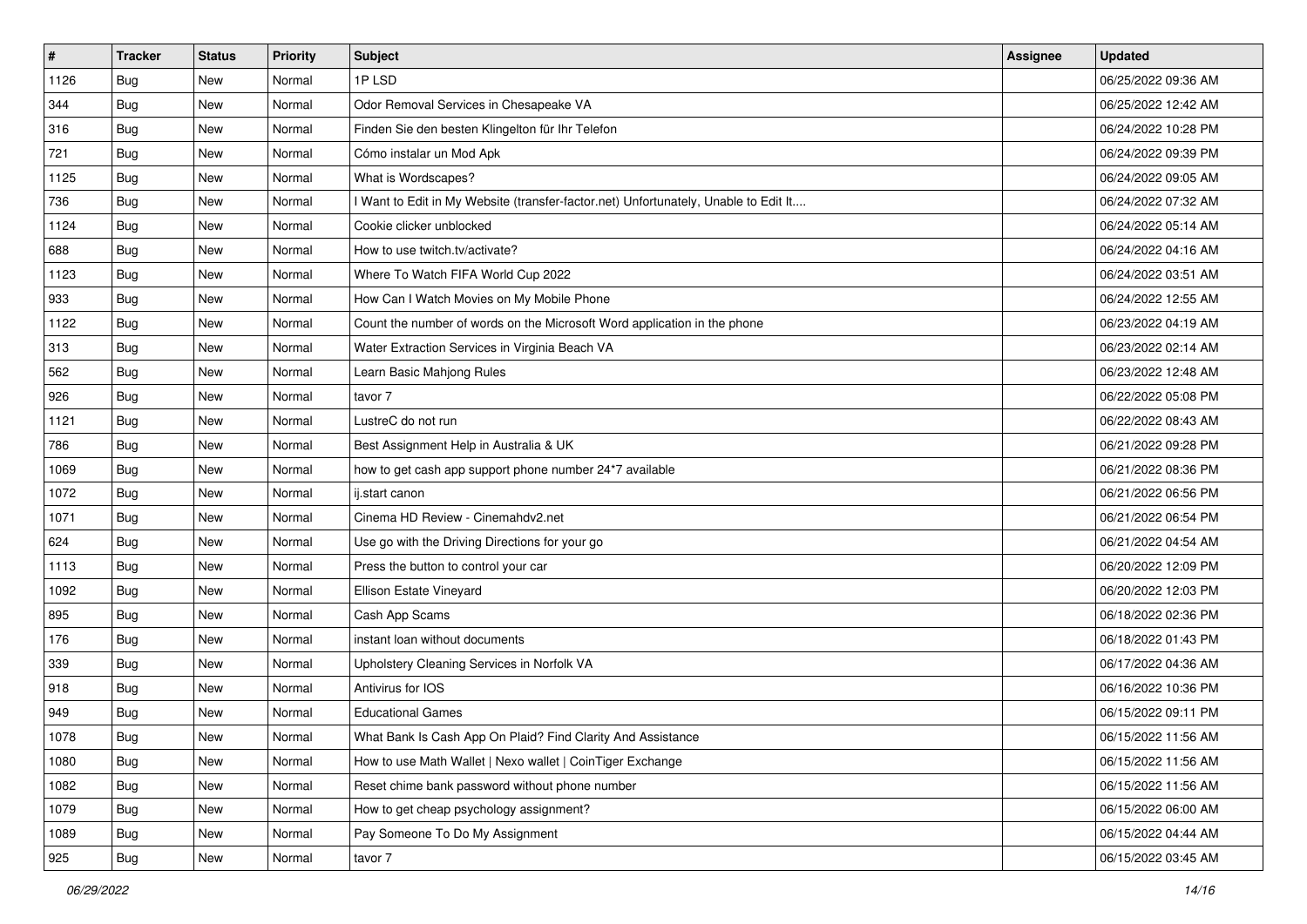| $\vert$ # | <b>Tracker</b> | <b>Status</b> | <b>Priority</b> | <b>Subject</b>                                               | <b>Assignee</b> | <b>Updated</b>      |
|-----------|----------------|---------------|-----------------|--------------------------------------------------------------|-----------------|---------------------|
| 1094      | <b>Bug</b>     | New           | Normal          | What time does direct deposit hit Cash App?                  |                 | 06/14/2022 03:27 PM |
| 1091      | Bug            | New           | Normal          | Find family fun indoors and outdoors in the Jungfrau Region  |                 | 06/14/2022 09:33 AM |
| 191       | Bug            | New           | Normal          | <b>B2B Branding</b>                                          |                 | 06/13/2022 12:50 AM |
| 692       | <b>Bug</b>     | New           | Normal          | Esports 888b                                                 |                 | 06/12/2022 10:04 AM |
| 1051      | Bug            | <b>New</b>    | Normal          | Dental Supplies USA                                          |                 | 06/11/2022 09:20 PM |
| 1090      | Bug            | New           | Normal          | Pay Someone To Do My Assignment                              |                 | 06/11/2022 03:15 PM |
| 1076      | Bug            | New           | Normal          | DedicatedHosting4u                                           |                 | 06/11/2022 09:15 AM |
| 1083      | Bug            | New           | Normal          | coin base review                                             |                 | 06/11/2022 09:13 AM |
| 1084      | <b>Bug</b>     | New           | Normal          | <b>Trippie Redd</b>                                          |                 | 06/11/2022 09:05 AM |
| 1087      | Bug            | <b>New</b>    | Normal          | How do new writers start out?                                |                 | 06/10/2022 03:25 PM |
| 912       | <b>Bug</b>     | New           | Normal          | Cuphead Mobile Game Review                                   |                 | 06/09/2022 10:14 AM |
| 1073      | Bug            | New           | Normal          | Cricut Design Space                                          |                 | 06/07/2022 09:34 PM |
| 1057      | Bug            | New           | Normal          | <b>CCPlay Education Edition APK</b>                          |                 | 06/07/2022 04:07 AM |
| 1065      | Bug            | New           | Normal          | The top foreign language training game in 2022               |                 | 06/07/2022 04:05 AM |
| 1002      | Bug            | New           | Normal          | <b>Chemistry Assignment Help</b>                             |                 | 06/04/2022 09:58 AM |
| 223       | <b>Bug</b>     | New           | Normal          | WhatsApp Plus: Download, Update and Themes                   |                 | 06/03/2022 08:07 PM |
| 441       | <b>Bug</b>     | New           | Normal          | Carpet Cleaning Watertown MA                                 |                 | 06/02/2022 06:00 PM |
| 454       | <b>Bug</b>     | <b>New</b>    | Normal          | Commercial Floor Cleaning Quincy MA                          |                 | 06/02/2022 05:59 PM |
| 1068      | Bug            | New           | Normal          | 123.hp.com/laserjet                                          |                 | 05/31/2022 12:22 PM |
| 1067      | Bug            | New           | Normal          | Cricut.com/setup                                             |                 | 05/31/2022 12:19 PM |
| 831       | Bug            | New           | Normal          | Build and shoot                                              |                 | 05/29/2022 04:47 PM |
| 1063      | <b>Bug</b>     | New           | Normal          | 123.hp.com/laserjet                                          |                 | 05/28/2022 12:27 PM |
| 1062      | Bug            | <b>New</b>    | Normal          | Cricut.com/setup                                             |                 | 05/28/2022 12:26 PM |
| 1061      | Bug            | New           | Normal          | Cricut.com/setup                                             |                 | 05/28/2022 12:24 PM |
| 1060      | <b>Bug</b>     | New           | Normal          | How to Use Panda Helper to Speed Up Your iOS                 |                 | 05/28/2022 09:12 AM |
| 1059      | Bug            | New           | Normal          | 123.hp.com/laserjet                                          |                 | 05/28/2022 08:29 AM |
| 1058      | Bug            | New           | Normal          | Cricut.com/setup                                             |                 | 05/28/2022 08:28 AM |
| 1041      | Bug            | New           | Normal          | Count words in Word on the computer                          |                 | 05/27/2022 02:16 PM |
| 1039      | <b>Bug</b>     | New           | Normal          | How to Get Tickmill Bonuses for Free                         |                 | 05/26/2022 05:43 PM |
| 1044      | <b>Bug</b>     | New           | Normal          | Can I Disapprove If Random Person Sent Me Money On Cash App? |                 | 05/26/2022 03:51 PM |
| 826       | Bug            | New           | Normal          | How to Dowload MXL TV Premium                                |                 | 05/26/2022 03:34 PM |
| 1053      | <b>Bug</b>     | New           | Normal          | Game Geometry Dash                                           |                 | 05/26/2022 11:30 AM |
| 1052      | <b>Bug</b>     | New           | Normal          | Build Now GG is a new battle royale game.                    |                 | 05/26/2022 04:24 AM |